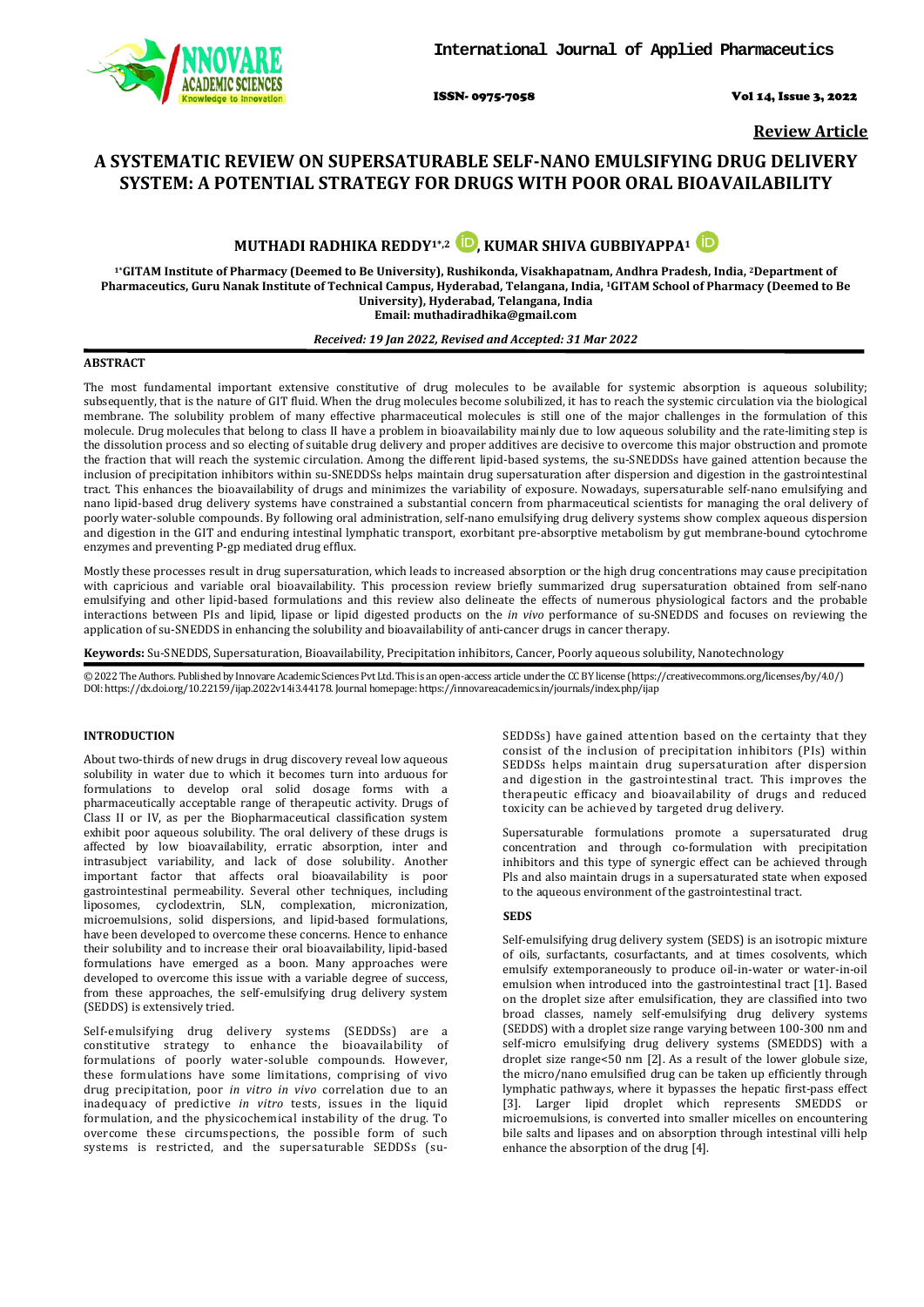

**Fig. 1: Absorption mechanism of lipid-based systems (Reprinted from [25] with permission (AJP 2019)**

Furthermore, the miniscule globule size, micro-emulsified drugs are easily absorbed through lymphatic pathways, bypassing the hepatic first pass effect. Predominantly, the drug absorption across the intestinal epithelium enhances substantially for highly permeable (BCS) class II and class IV drug molecules when formulated as SEDDSs [5]. These conventional solubilized SEDDSs have several advantages in absorption, there are certain limitations [6], like the drug precipitation *in vivo*, and another limitation of a conventional solubilized SEDDS is toxicity.



**Fig. 2: Schematic presentation of lipid digestion, drug solubilization, and absorption processes occurring in the stomach and small intestine. Reprinted from [7] with permission (Elsevier 2019). For this system, other limitations include a high surfactant concentration is usually required to sufficiently stabilize the high surface area of the lipid–water interface and during storage that the drug remains in a dissolved state and also upon oral administration. Subsequently, solubilized SEDDSs essentially contain high concentrations of surfactants [7]. These high doses of surfactants can lead to gastrointestinal side effects and the conventional dissolution techniques cannot be applied for self-Nano emulsifying drug delivery system as they are dependent on digestion former to dissolution, the** *in vitro***-***in vivo* **correlations of SNEDDS must be studied further [8, 9]**

# **Supersaturated self-emulsifying drug delivery systems (Su-SEDDSs)**

To conquer drawbacks of solubilised SEDDS, a new class of supersaturable formulation has been designed and developed as a thermodynamically stable self-emulsifying drug delivery system to resolve above limitations.

These su-SEDDS formulations contain a reduced amount of surfactant and a hydrophilic Polymeric Precipitation Inhibitor (PPI) for generating and maintaining a supersaturated state *in vivo* by preventing or minimizing the precipitation of the drug [10]. Many research groups have demonstrated that supersaturable formulations are a promising alternative to improve the oral bioavailability [11].

Theoretically, drugs at high concentrations have an increased driving force for flux across the GI membrane, and enhanced absorption could be achieved with a sufficient period [12]. The main designing of supersaturation is to increase the thermodynamic

activity of the drug beyond its solubility limit and, hence, to create increase free drug concentrations with a stronger driving force for move into and across biological barriers, thus resulting in a more effect on the uptake flux.

# **Oils**

The oil is used in SNEDDS formulation for solubilizing the lipophilic drug and ease self-emulsification to increase the amount of drug passing through the intestinal lymphatic system, thus, enhancing absorption. The long and medium-chain triglycerides with varying saturations are employe [13-16]. Hydrolysed vegetable oils are used due to the formation of superior emulsification systems; these systems are accepted for oral administration and semisynthetic medium-chain derivatives, such as, medium-chain triglycerides, e. g., caprylic/capric triglyceride, Miglyol®, and Captex® have also been highly developed. The edible oils are not chosen for SNEDDS formulation due to their ineptitude in solubilizing larger drug concentrations.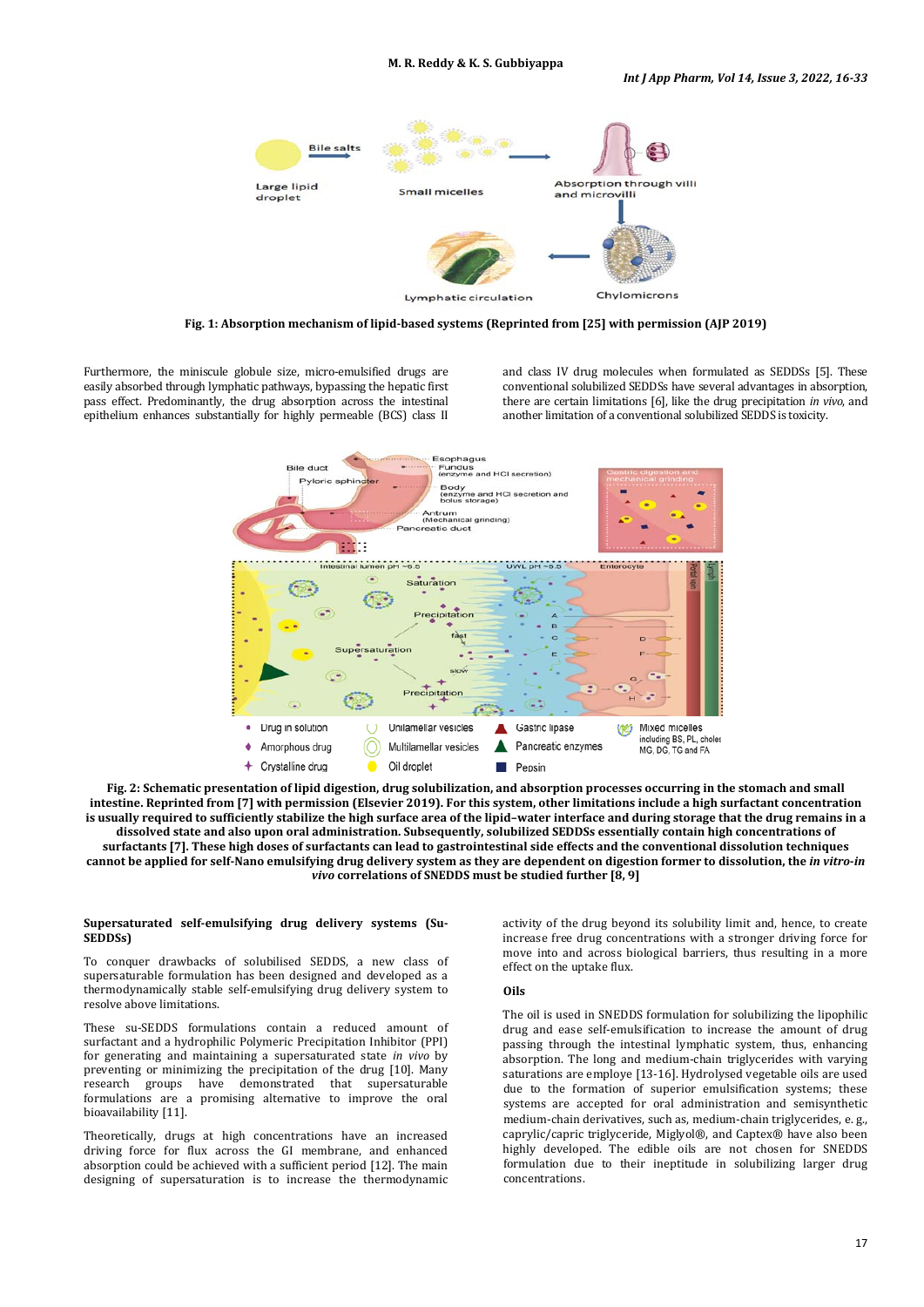| <b>General class examples</b> | <b>Examples commercial name</b>                               | <b>Commercial name</b>    | <b>References</b>   |
|-------------------------------|---------------------------------------------------------------|---------------------------|---------------------|
| Fatty acid esters             | Ethyl oleate Crodamol EO                                      | Crodamol EO               | [196]               |
| Fixed oils                    | Castor oil, Soyabean oil                                      |                           | $[196]$             |
| Vitamins                      | Vitamins E                                                    | Aqua Gem-E                | [197]               |
| Medium chain triglycerides    | Tryglycerides of capric/caprylic acids                        | Miglyol 812, Labrafac CC, | [196]               |
|                               |                                                               | Crodamol GTCC             |                     |
|                               | Triacetin                                                     | Captex 500                | [196]               |
| Medium-chain mono-            | Mono-and diglycerides of Imwitor 742, Capmul MCM diglycerides | Imwitor 742, Capmul MCM   | [198]               |
| diglycerides                  |                                                               |                           |                     |
| Long chain monoglycerides     | Glyceryl momooleate                                           | Peceol, Capmul GMO        | [198]               |
| Fatty acids                   | Oleic acid Crossential 094                                    | Crossential 094           | $\lceil 200 \rceil$ |
|                               | Caprylic acid                                                 |                           |                     |
| Propylene glycol fatty acid   | Propylene glycol monocaprylate                                | Capryol 90, Capmul PG-8   | [198]               |
| esters                        | Propylene glycol dicaprylate/caprate                          | Miglyol 840, Captex 200   |                     |

**Table 1: Commonly employed oil components in the preparation for oral delivery**

# **Surfactants**

The non-ionic surfactants are orally acceptable that possess a higher hydrophilic-lipophilic balance. Mostly employed emulsifiers include ethoxylated polyglycolyzed glycerides and polyoxyethylene oleate. Natural emulsifiers are considered safer than synthetic versions, but surfactants possess incomplete self-emulsifying ability. Non-ionic surfactants have lesser toxicity compared to ionic surfactants and direct to increase permeability through the intestinal lumen, and these can be used alone or in combination [17-20].

#### **Table 2: Generally employed surfactants in preparation for oral delivery**

| <b>General class</b>       | <b>Examples</b>                                 | <b>Commercial name</b> |
|----------------------------|-------------------------------------------------|------------------------|
| Polyoxyethylene            | Polyoxyethylene 40 hydrogenated castor oil      | Cremophor RH40, HCO-40 |
| hydrogenated castor oil    | Polyoxyethylene 60 hydrogenated castor oil      |                        |
| Polyoxyethylene stearate   | Polyethylene glycol-660-12-hydroxysterate       | Solutol HS 15          |
| Polysorbates               | Polyoxyethylene-20-sorbitan monooleate Tween 80 | Tween 80               |
|                            | Polyoxyethylene-20-sorbitan monolaurate         | Tween 20               |
| Sorbitan esters            | Sorbitan monooleate                             | Span 80                |
|                            | Sorbitan monolaurate                            | Span 20                |
| PEO-PPO-block copolymers   | Poloxamer 188                                   | Pluronic F68           |
|                            | Poloxamer 407                                   | Pluronic F127          |
| Polyglycolyzed glycerides  | Oleoyl macrogol glycerides                      | Labrafil 1944 CS       |
|                            | Caprylocaproyl macrogol glycerides              | Labrasol               |
|                            | Lauroyl macrogol glycerides                     | Gelucire 44/14         |
| Polyoxyethylene vitamin E  | Tocopheryl PEG 1000 succinate                   | Vitamin E TPGS         |
| Polyoxyethylene castor oil | Polyoxyethylene 35 castor oil                   | Cremophor EL           |
| Polyoxyethylene stearate   | Polyethylene glycol-660-12-hydroxysterate       | Solutol HS 15          |

#### **Co-surfactant**

The addition of co-surfactant along with surfactants lower the interfacial tension to–ve value, where it expands to form fine droplets that are consequently adsorbed larger quantities of surfactant and surfactant/co-surfactant till the interfacial tension turns+ve. This process is called "spontaneous emulsification" [21].

#### **Active drug candidate**

Preferentially those in BCS classes II and IV. The drug candidate should be a poorly water-soluble drug with an intermediate partition coefficient (log P between 2-4) [22-28].

# **PIs**

Polymeric precipitation inhibitors employed in supersaturable SMEDDS formulation are mainly water-soluble cellulosic polymers like HPMC, PVP, Methyl cellulose, HPMC phthalate, hydroxypropyl methylcellulose acetate succinate (HPMCAS), sodium CMC which can sustain the supersaturated state by preventing the precipitation of drug [29]. The precipitation inhibiting capacity of the three hydrophilic polymers has been found to be in the order PVP K174PEG 40004HPMC. PVP K17 (0.5%) has been found to efficiently retard precipitation [30-35]. PIs can inhibit crystal nucleation and/or growth through their interactions with the drug molecules. Conversely, the drug precipitation can also be prevented thermodynamically by increasing drug solubility. An increased drug solubility by various solubilizing agents such as surfactants, cosolvents, and CDs can reduce the degree of supersaturation, decreasing the nucleation rate. A phase diagram study is preferentially required to obtain an optimal formulation design. Optimized formulations should be selected (i) to achieve maximal

drug loading; (ii) to achieve a minimal self-emulsification time and small uniform droplets in the GI fluid for maximal absorption; and (iii) to prevent/minimize drug degradation/metabolism under *in vivo* physiological conditions. Then, for su-SEDDSs, a PI is added to the pre-concentrate formulation. Finally, the liquid state su-SEDDS should be converted to a suitable dosage form [36]. Some of the Pls are given in table 3. Other mechanisms of precipitation include

#### **i). Hydrogen bonding between drug and polymer**

Hydrogen bonding interaction between drug and polymer could inhibit the growth of crystals as well as the nucleation process. It has been seen that if the drug has hydrogen bond donor sites (hydroxyl, amide group) is always interacted with acceptor site such as PVP, which inhibits the precipitation through the formation of hydrogen bond interaction between polymer-drug [37-40].

#### **ii). Hydrophobicity and rigidity**

Hydrophobicity and rigidity of polymer are affecting the precipitation process. Generally, that moderate hydrophobic polymer are more effective than highly hydrophobic polymer or highly hydrophilic polymer due to weak adsorption of polymer to the drug crystal surface [41].

# **iii). Molecular weight and steric hinderance**

Polymer adsorption capacity depends on the molecular weight of polymer. It has been investigated that high molecular weight polymer are the efficient choice for supersaturated solution [42, 43].

It was shown that PVP 2000 seen less crystal inhibiting capacity than PVP due to low molecular weight and the PVPK90 has a better inhibiting effect than PVP K12, PVPK29 and PVPK32 [44].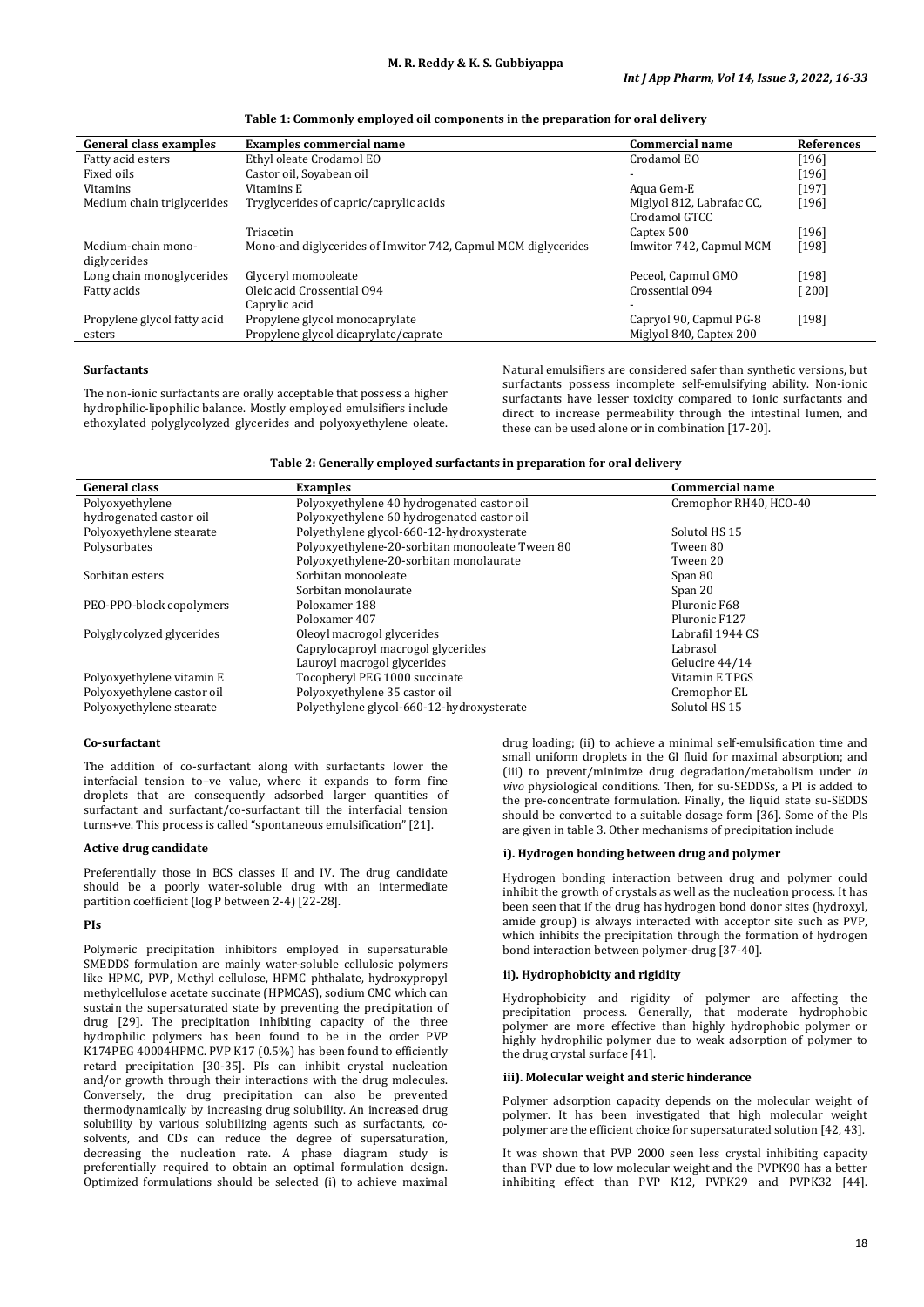| Drug/Active<br>compound | Precipitation<br>inhibitor  | Intent                                                                                                                                               | Reference |
|-------------------------|-----------------------------|------------------------------------------------------------------------------------------------------------------------------------------------------|-----------|
| Piroxicam               | <b>HPMC</b>                 | Investigation of rate of <i>in vitro</i> penetration across silicon membrane and full thickness human<br>skin.                                       | [187]     |
| Ricobendazole           | HPBCD                       | Sheep PK study showed 2.2-fold increase in Cmax and 1.6-fold<br>increase in AUC                                                                      | $[186]$   |
| Felodipine              | <b>HPMC</b>                 | Evaluating the impact of HPMC on the crystal growth and nucleation kinetic of supersaturated<br>solution.                                            | [197]     |
| Paclitaxel              | CD, HPBCD                   | Higher than 80% oral bioavailability achieved                                                                                                        | [195]     |
| Saquinavir              | HPßCD                       | Saquinavir precipitation avoided in seminal fluid simulant<br>with 12% PEG 1000+2.5% HPBCD                                                           | $[103]$   |
| Griseofulvin            | Polooxamer<br>and HPMC      | Design and investigation of exvivo intestinal permeability study of griseofulvin                                                                     | [199]     |
| Indirubin               | PVP K17                     | Rat PK study showed 1.3 times higher bioavailability                                                                                                 | $[42]$    |
| Carbamazepine           | <b>PVP</b>                  | Dog PK study showed 5-fold increase in bioavailability compared with the commercial tablet                                                           | $[126]$   |
| Econazole nitrate       | <b>HPMC</b>                 | Improvement of bioavailability by designing ocular supersaturated SNEDDS for improving<br>bioavailability.                                           | $[58]$    |
| Fenofibrate             | Soluplus                    | Improvement of bioavailability and investigation of precipitation assays of supersaturated<br>formulation.                                           | [199]     |
| Butyl paraben           | <b>HPMCAS</b>               | At least 0.6 mg/ml of butyl paraben was maintained in the supersaturated condition for 72 h                                                          | $[127]$   |
| PNU-91325               | <b>HPMC</b>                 | A 5-fold higher bioavailability was observed from an S-cosolvent formulation containing<br>PEG+20 mg/g HPMC compared with a neat PEG 400 formulation | $[164]$   |
| Silybin                 | <b>HPMC</b>                 | Enhancement of oral bioavailability of silybin by ss-sedds.                                                                                          | $[15]$    |
| Cyclosporin A           | <b>PVP</b>                  | For improvement of dissolution rate of cyclosporin A by using PVP as precipitation inhibitor.                                                        | [194]     |
| Tacrolimus              | <b>HPMC</b>                 | Dog PK study showed a 10-fold increase in Cmax and AUC compared with crystalline powder                                                              | $[125]$   |
| Paclitaxel              | <b>HPMC</b>                 | Rat PK study showed 10-fold higher maximum concentration and 5-fold higher oral<br>bioavailability.                                                  | $[163]$   |
| Danazol                 | PVP, HPMC,<br><b>HPMCAS</b> | Characterization of phase behavior aswell as the degree of supersaturation                                                                           | [192]     |
| AMG 009                 | <b>HPMC</b>                 | 17.5-fold increase in dissolution                                                                                                                    | $[132]$   |
| Pazopanib               | HPMC                        | Investigation of the phase behaviour of supersaturated solution from low PH followed by<br>higher PH by phase diagram.                               | [198]     |

#### **Table 3: Various precipitation inhibitors and their performance with active drug**

#### **Cyclodextrin complexation**

Cyclodextrin have the ability to form inclusion complexes with a variety of hydrophobic drug to increase solubility. The two wellknown cyclodextrins which are used to improve the bioavailability of poorly soluble drug are 2-hydroxypropyl-β-cyclodextrin (HPβCD) and sulphobutylether-β-cyclodextrin [45].

#### **Principles of drug precipitation for development su-SEDDSs**

Supersaturation is a state in which drugs present above their saturation solubility in solution and are thermodynamically unstable [46]. The degree of supersaturation can be expressed with the relative ratio of the actual concentration of drug in solution to the saturated solubility of the drug as the supersaturation ratio S:

$$
S = \frac{c}{c_{eq}} \dots (1)
$$

Where Ceq represents the saturation solubility and C is the experimentally measured actual drug concentration. The relative supersaturation index also can be used to express supersaturation and is defined as:

$$
\sigma = S-1 = (C-C_{eq}/C_{eq}\;....\;.(2)
$$

Based on the obtained S or a, the state of the drug solution is classified as follows:

1. S<1 ( $σ$ <0): unsaturated or subsaturated;

2. S = 1 ( $\sigma$  = 0): saturated;

3. S>1 ( $\sigma$ >0): supersaturated.

Compared with a stable, saturated solution  $(\mu_{eq})$ , a supersaturated solution is characterized by an increased chemical potential  $(\mu)$  or activity (a) of the drug in the solution. The thermodynamic driving force for drug precipitation can be formed by the difference in chemical potential (Δµ):

$$
\Delta \mu = \mu - \mu_{\text{eq}} \dots (3)
$$

From the definition of chemical potential, it follows that:

$$
\Delta\mu=\text{RT.}\ln\left(\frac{a}{a_{eq}}\right)......\left(4\right)
$$

where a and aeq refer to the activity of the drug in a supersaturated and saturated state, respectively, Rmis the universal gas constant, and T is the temperature of the solution system. Equation (4) can be transformed into Equation (5), assuming no difference between the activity coefficient of the drug in the supersaturated and saturated state:

$$
\Delta \mu = RT \cdot \ln \left( \frac{c}{c_{eq}} \right) = RT \cdot \ln(S) \dots \dots \tag{5}
$$

Where C is the drug concentration in the supersaturated solution,  $C_{eq}$  is the equilibrium solubility of the drug in the saturated solution, and S is the supersaturation ratio, as defined in Equation (1). The drug solution is thermodynamically unstable in a supersaturated system; hence, it tends to return to a stable state through drug precipitation.

### **Compatibility studies**

Various analytical methods have been used for characterizing polymer-drug interactions and crystallization process. The results can shed light on potential mechanisms of the inhibition process. Such methods include X-ray diffraction, differential scanning calorimetry, Raman spectroscopy, Fourier transform infrared spectroscopy, X-ray photoelectron spectroscopy, microfluidic technology, polarized microscopy, scanning electron microscope and atomic force microscopy [47-54].

# **Enhance in absorption by supersaturation in the GIT**

Drug absorption can be assessed by Fick's First law; thus, the drug absorption via passive drug diffusion is driven by the maximum concentration in GIT [55]:

$$
J = \frac{dM}{dt} = S.P.C
$$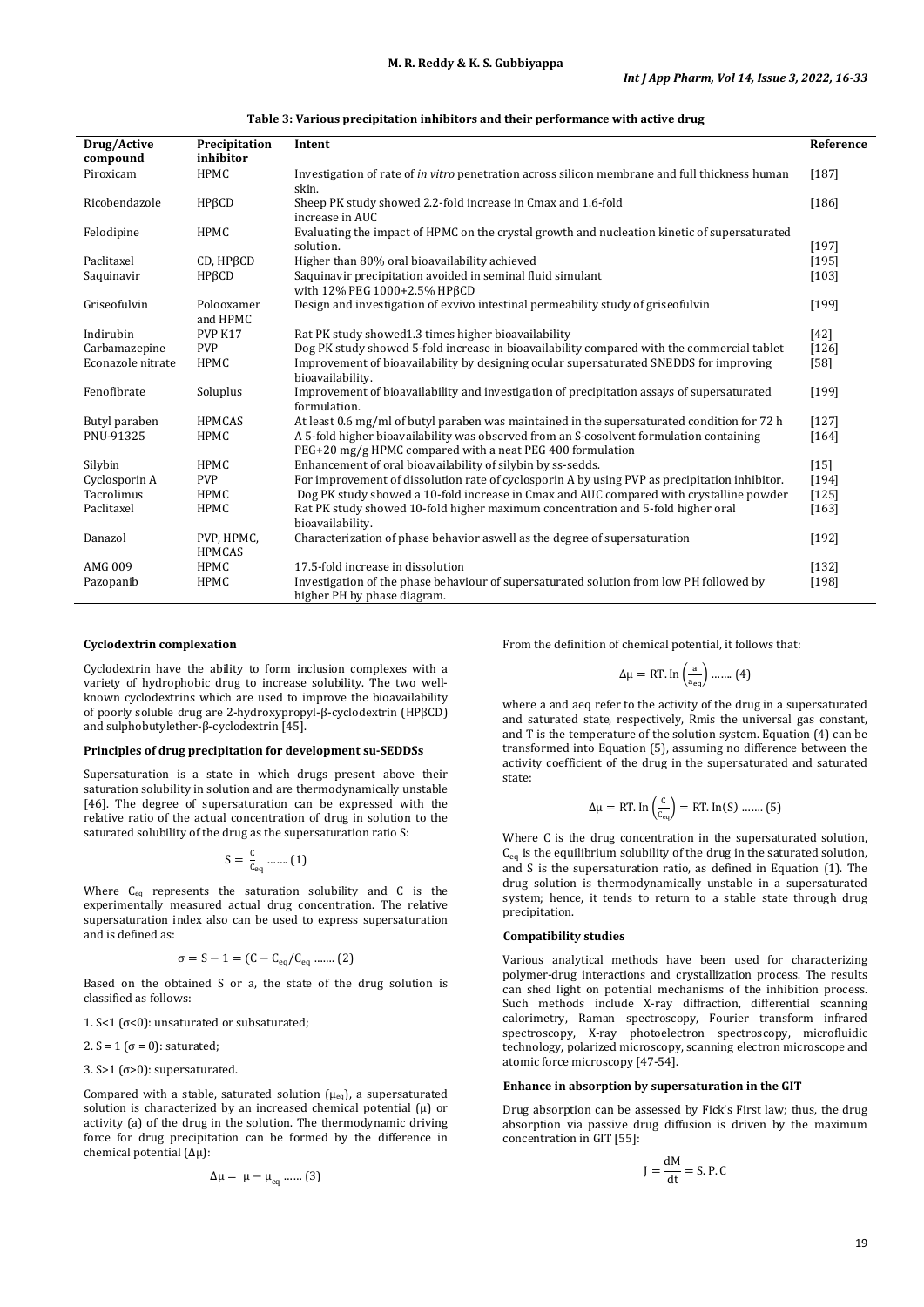where the flux (J) of a drug through the GI barrier wall, which is defined as dM, the cumulative transport mass during dt, depends on the diffusion area (S), permeability coefficient (P) of the drug, and the drug concentration (C) in the GI lumen (assuming sink conditions). From this equation, it can be estimated that increasing the drug solubility can improve the absorption of a poorly watersoluble drug [56, 57].

#### **Factors affecting drug precipitation**

The precipitation of drug from supersaturated solutions is a complex function of both nucleation and crystal growth, which in normally, is affected by various factors.

i). Degree of supersaturation: Increasing the degree of supersaturation of SMEDDS formulation favours drug precipitation by increasing nucleation rate. Supersaturation can occur through [58].

(a) Evaporation of solvent from the solution

(b) Cooling of the solution, if solute has positive heat of solution

(c) Formation of a new solute as a result of chemical reaction

(d) Addition of a substance which has higher solubility in the solvent than the solid to be crystallized and addition of solvent that lowers the solubility of the solute.

ii). Solubility: At constant supersaturation, increasing the solubility of SMEDDS increases the probability of intermolecular collision, which thereby increases nucleation rate [59].

iii). Impurities: Presence of impurities in solution stimulates the nucleation process. The presence of impurities decreases the energy barrier for the formation of nuclei which ultimately lead to crystal formation [60, 61].

iv). Temperature: Binding between drug and polymer is decreased at higher temperatures due to weakening of intermolecular interactions between the molecules and increased solubility of drug [62].

v). Solution viscosity: Low solution viscosity favors drug precipitation [63].

#### **Mechanism to restrain drug precipitation**

The key to designing and developing supersaturable formulations is to identify the optimal combination of "spring" and "parachute" [64- 68]. Hence, the most common strategy to maintain supersaturation is to use Pls, such as polymers, surfactants, and/or cyclodextrins, which can produce a combination of "spring" and "parachute" functions [69].

A number of probable mechanisms are proposed, which include the following factors.

i). Spring and Parachute mechanism: Supersaturable formulations are thermodynamically stable formulations which could induce a supersaturated concentration in an aqueous environment of the gastrointestinal tract [70, 71]. The most common ways to initiate supersaturation is through salts which will rapidly dissolve amorphous solids, co-solvents and self-emulsifying formulations. All these formulations are referred to as springs and a formulation component which hinders nucleation or crystal growth acts a parachute to stabilize the metastable supersaturated formulations for a sufficient time period for absorption to take place. Parachute slowly settles down concentration to the saturation solubility given in fig. 3. The generation of a supersaturated state and subsequent inhibition of precipitation have been referred to as a ''spring and parachute'' approach [72, 73].



**Fig. 3: Spring with parachute mechanism. Reprinted from [25] with permission (Elsevier 2015)**

ii). Reticulate formation: Creation of a widely spaced cellulosic polymer network has been proposed to generate a supersaturated state of HPMC with supersaturable SMEDDS formulation.

iii). Hydrogen bonding: HPMC or the hydrophilic polymers can thus form both intramolecular and intermolecular hydrogen bonds with drug, which is likely to retard drug precipitation [74].

#### **Kinetics drug supersaturation**

The high drug solubilization of lipid-based formulations is a supersaturation effect; however, there is also a further increase in the solubility limit in the presence of lipids [75]. Fast dispersion occurs in parallel to rapid initial drug release for self-emulsifying systems. This initial increase in concentration beyond the thermodynamic solubility limit has been termed "spring", whereas a "parachute" is the ability to sustain drug supersaturation, as given in

fig. 4. The latter concept of supersaturation is often understood as a supersaturation ratio S, as given in below equation:

$$
S = \frac{C}{C^*}
$$

Where c is the (molar or mass) concentration of supersaturated drug and c\* denotes the equilibrium solubility.

#### **Pharmaceutical characterization and evaluation of Su-seddss**

The final su-SEDDSs should be characterized for various parameters, including

### **Droplet size and polydispersity index**

The droplet size (z-ave) and polydispersity index (PI value) can be determined by using a photon correlation spectroscopy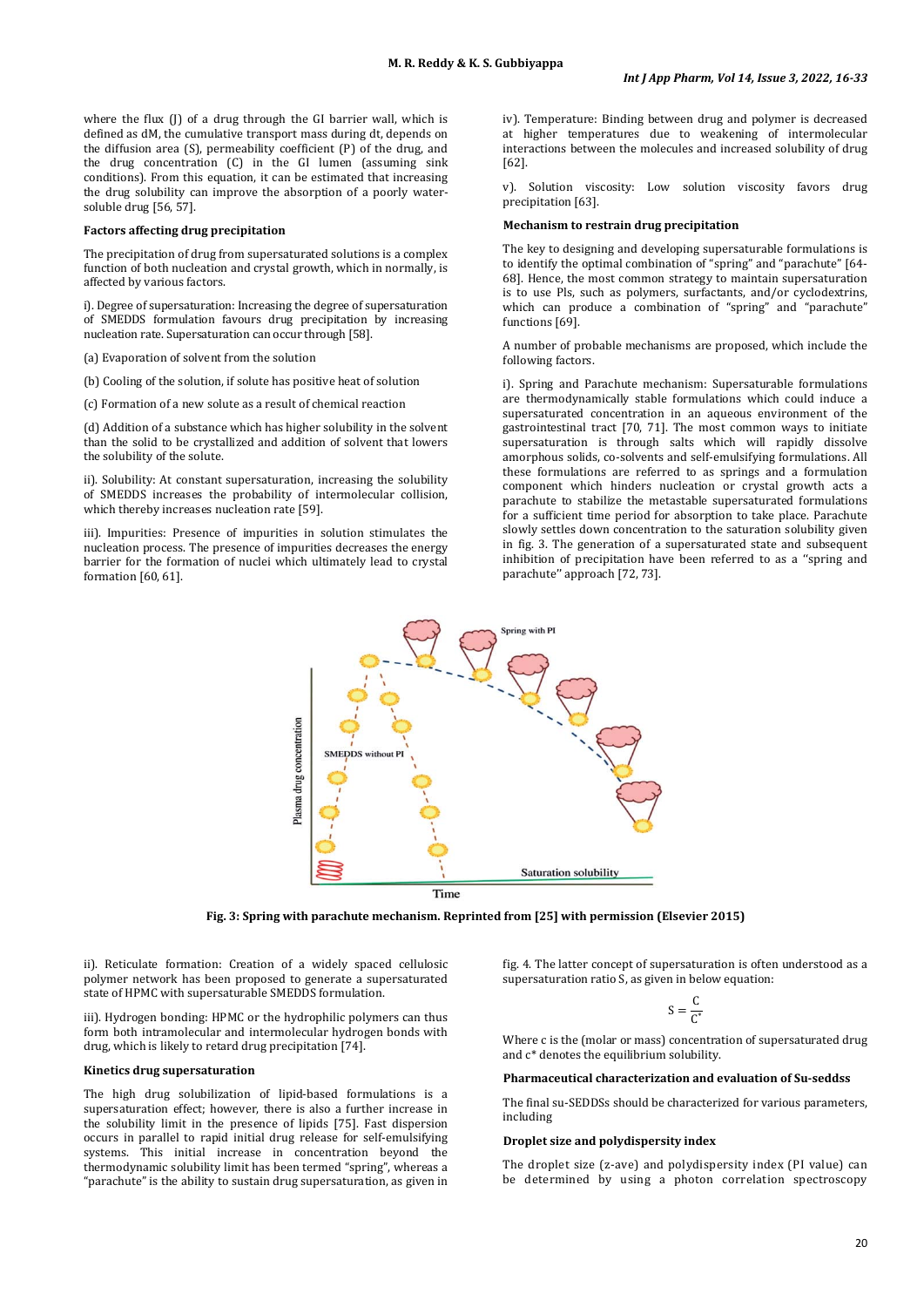technique and Dynamic light-scattering is the most widely used for routine evaluation of emulsion particle size and also small angle X-ray and coulter counter can be used for the droplet size analysis.



**Fig. 4: Idealized concentration profiles of how lipid-based formulations (LBFs) can solubilize a poorly water-soluble drug in the gastrointestinal tract. Reprinted from (62) with permission**

#### **Conductivity and viscosity measurements**

Conductivity measurements determine the point of aqueous phase addition at which the system changes from having an oil-continuous to a water-continuous phase. They can be applied to monitor the percolation and phase-inversion of emulsion [76]. The viscosity of liquid SNEDDS is generally known by a viscometer, such as, Brookfield cone and plate viscometer.

# **Self-emulsification properties**

The free energy of emulsion formation is a direct function of the energy required to create a new surface between the two phases [77- 79]. This self-emulsification process is defined by the equation below:

 $\Delta G = \Sigma N$ , π,  $r^2 \sigma$ 

Where  $\Delta G$  represents the free energy associated with the process, N is the number of droplets of radius r, and σ is the interfacial energy [80].

#### **Zeta potential**

The particle charge of formed nanoemulsions can be determined according to the Smoluchowski theory. Zeta potential indicates the stability of the colloidal dispersion. The formulation will remain stable if it has a high zeta potential, especially when the zeta potential value is more than±30 mV [81].

#### **Morphology**

The morphology of the nanoemulsion droplets can be determined by transmission electron microscopy (TEM) and scanning electron microscopy (SEM) [82-85].

#### **Phase separation method**

The general method of knowing the stability of SEDDSs is the phase separation method.

Samples diluted with distilled water are centrifuged at a specified rpm for a specified amount of time and their phase separation is investigated. The determination of the cloud point is a crucial tool in the case of SEDDSs containing non-ionic surfactants. At the cloud point, irreversible phase separation occurs owing to an increase in temperature. The cloudiness of the preparation negatively influences the absorption of the incorporated drug because it indicates the dehydration of the SEDDS ingredients. Hence, the cloud point of self-emulsifying systems must be above 37 °C to avoid phase separation in the gastrointestinal tract [86].

#### **Effectiveness of drug loading**

The drug loading efficiency is tested and used to determine the fraction of drug-loaded into the solvents. By increasing the concentration of the oily phase, it reduces the loading capacity of the drug [87-90].

Drug loading Efficiency =  $\frac{\text{Initial Drug Load} - \text{Amount of Drug in Filter}}{\text{Initial Drug Load}}$  x100

# **Self-nanoemulsification time**

The efficiency of self-nano emulsification is assessed using a dissolution apparatus. In this method, 1 ml of the SNEDDS is dissolved in 250 ml of water at  $37\pm0.5$  °C. Gentle agitation is applied by paddle rotating at 50 rpm. SNEDDS are assessed visually according to the rate of emulsification and the final appearance of the emulsion. The time taken for the emulsification is noted and particle size is determined by photon electron microscope.

#### **Refractive index**

The RI of the system is measured using a refract meter by placing a drop of the solution on a slide and comparing with water, which has an RI of 1.333. If the RI of the system is similar to the RI of water, the formulation has a transparent nature.

## **Spectroscopic evaluation**

For the qualitative and quantitative analysis of lipid-based formulations, spectroscopic techniques can be used as non-destructive methods [91]. Especially, low-frequency dielectric spectroscopy (LFDS) is based on the measurement of conductivity caused by the polarization of a material that occurs after the application of an electrical field. To analyze the intermolecular interactions and drug-excipient compatibilities, considering the structure and dynamics of microemulsions, Fouriertransform infrared spectroscopy, Raman spectroscopy, and nuclear magnetic resonance are the most widely used [92-94].

## **Small-angle X-ray scattering**

Small-angle X-ray scattering (SAXS) has been used for the determination of the microscale or nanoscale structure of particle systems, including the shape and size of macromolecules, characteristic distances of partially ordered materials, pore sizes, and other related data [95].

## **Biorelevant supersaturation testing**

Many research scientists, promising progress has been made in the development of a biorelevant *in vitro* digestion model with good IVIVC for predicting the effects of various GI factors on the performance of supersaturable drug delivery systems, including *in vivo* supersaturation, drug precipitation, and absorption. More recently, improved computational models of the gastrointestinal environment using molecular dynamics showed a great potential to assist the complex process of drug formulation [96, 97].

#### **Percentage transmittance**

The percentage transmittance of the system is determined following the dilution of the formulation at 638 nm wavelength by a UV-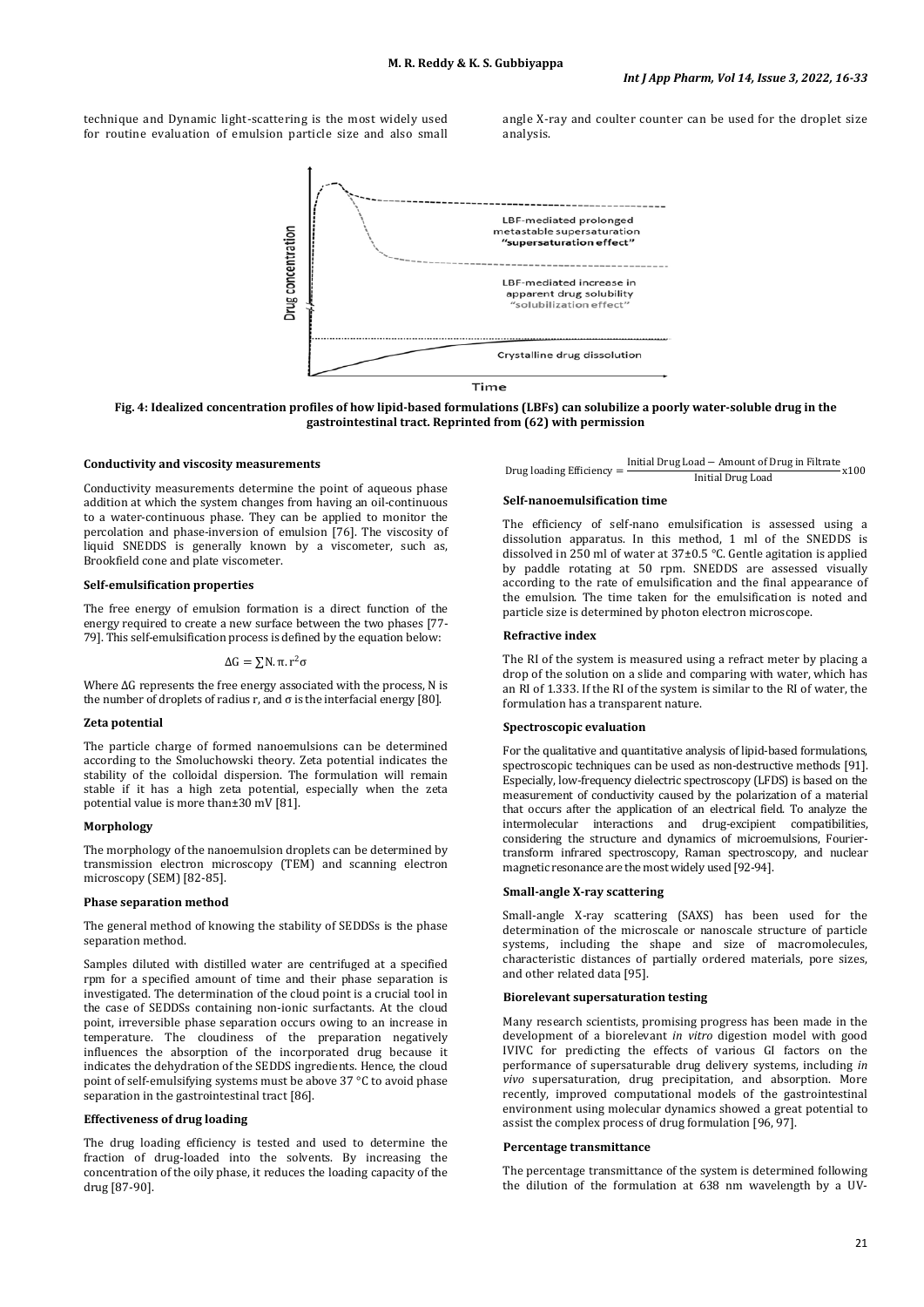spectrophotometer and using the water as blank. If the percentage transmittance value is closer to 100%, the formulation would indicate a clear and transparent nature.

## *In vitro* **dissolution study**

The *in vitro* dissolution profile of the SNEDDS should be evaluated using a dissolution apparatus Type II in various dissolution media associated with the purposed route of administration, such as, pH 1.2 and pH 6.8 for oral application. The dissolved drug in the dissolution media would be collected during a set period of time and analysed by an appropriate analytical method. Cumulative amounts of drug dissolved against the times of the preparation would be plotted compared with the pure drug.

## *In vitro* **digestion model**

There has been a development of a range of *in vitro* models simulating the digestion processes occurring in the GIT to evaluate su-SEDDSs. Many reviews have been reported, including detailed explanations [98].

## **Thermodynamic stability**

To overcome the problem of metastable formulation, a thermodynamic stability test would be performed. The liquid Su-SNEDDS would be centrifuged at 3,500 rpm for 30 min. The formulation that does not show any phase separation would be subjected to the heating-cooling cycle. Six cycles between 4 °C and 45 °C for 48 h would be conducted. The formulation that is still stable would then be subjected to the freeze-thaw stress test by achieving three cycles between-21 °C and 25 °C for 48 h. The formulation that endures the thermodynamic stability test would be selected as the stable formulation for further studies.

## **Stability assessment**

The stability study of nanomedicines including the Su-SNEDDS should be performed following the guidelines of the International Council for Harmonization of Technical Requirements for Pharmaceuticals for Human Use (ICH). For the non-targeted nanomedicines, which are free from the regulations for biotechnological products, should follow the procedures of the ICH Q1A(R2) and Q1C guidelines. Meanwhile, the targeted nanomedicines, which are mostly incorporated with biotechnological products, should follow the procedures of the ICH Q5C guideline. Su-SNEDDS should also be evaluated under the storage conditions for their thermal stability and sensitivity to moisture. In general, the recommended long-term and accelerated storage conditions by the ICH guidelines are  $25^{\circ}$ C $\pm$ 2 °C/60% RH $\pm$ 5% RH and 40 °C $\pm$ 2 °C/75% RH±5%RH, respectively. Appropriately, an intermediate storage condition (30 °C±2 °C/65% RH±5%RH) is recommended. In addition, if any drug products are intended for storage in a refrigerator, long-term and accelerated storage conditions are recommended at 5 °C±3 °C and 25 °C±2 °C/60% RH±5%RH, respectively [99].

# **HTP lipolysis model**

To evaluate drug precipitation of a large pool of su-SEDDS formulations and select optimum PI, *in vitro* HTP lipolysis model has been required and developed. Presently, it was reported that the HTP lipolysis model become a useful tool to predicts drug dissolution and precipitation during the digestion of lipid-based formulations containing poorly water-soluble drugs in the same manner as pH-stat lipolysis models [100].

## **Digestion–permeation models**

It may provide a better indication of various mechanisms critical to the negation of food effects and the enhancement of overall systemic drug exposure and recent research reported *in vitro* digestion-*in vivo* permeation model, which is called in situ perfusion [101, 102].

## *In vitro* **evaluation of solid su-SEDDSs**

Whether the emulsion is formed as originally designed and has the desired properties after solidification should be evaluated [103]. After the re-emulsification evaluation mentioned below, evaluation using the emulsion characterization methods.

# **Re-emulsification and drug release from solid su-SEDDSs**

Solid su-SEDDSs should maintain their self-emulsifying ability and should be able to be forming fine oil-in-water emulsions under the gentle agitation provided by GI motion. The drug is introduced in a dissolved state and has a huge interfacial area for absorption provided by the emulsion droplets, resulting in enhanced bioavailability. As the drug is transferred from solid su-SEDDSs into the dissolution medium and solubilized in the oil/surfactant emulsion droplets, the rate of release is expected to be controlled by the rate of re-emulsification and the completeness of reconstitution.

# **Stability assessment**

The stability study of nanomedicines, including the SNEDDS should be performed following the guidelines of the International Council for Harmonization of Technical Requirements for Pharmaceuticals for Human Use (ICH) For the non-targeted nanomedicines, which are free from the regulations for biotechnological products, these should follow the procedures of the ICH Q1A(R2) and Q1C guidelines and the targeted nanomedicines should follow the procedures of the ICH Q5C guideline [104].

## **Pharmaceutical excipient for solidification**

The proper solid excipients for the solidification of su-SEDDSs should be adapted precisely because of their critical implications for not only the physicochemical properties of the su-SEDDS formulation but also *in vivo* drug absorption from the formulation. The water-insoluble mesoporous silica and Microcrystalline cellulose (MCC), water-soluble polysaccharide, or polymer or protein-based solid carriers are generally used as solidification excipients [105]. Eminently, some of the application cases in su-SEDDS have been reported, given in table 2. Many reviews have broadly discussed the properties of these excipients and in this review, only the summarised information about various solidification process for Su-SEDDS is mentioned in table 4 and an overview of approved anti-cancer nanodrugs are given in table 5.

**Table 4: List of drugs that have been formulated into supersaturable self-emulsifying drug delivery system (Su-SEDDS)**

| Drug<br>(BCS class)     | Preconcentrate                                                                                    | PI                                   |                                                                                                 | Dosage form<br>(Solidification<br>method) | <b>Result/Outcome</b>                                                                                                                              | Ref.    |
|-------------------------|---------------------------------------------------------------------------------------------------|--------------------------------------|-------------------------------------------------------------------------------------------------|-------------------------------------------|----------------------------------------------------------------------------------------------------------------------------------------------------|---------|
|                         | <b>Formulation (Drug Conc.)</b>                                                                   | Substance (Conc.)                    | <b>PI Addition method</b>                                                                       |                                           |                                                                                                                                                    |         |
| Resveratrol<br>(BCS II) | Lauroglycol FCC,<br>Transcutol $P(100 \text{ mg}/450$<br>mg)                                      | HPMC-<br>$E15LV(5\%w/w)$             | Suspending ine pre-<br>concentrate by vortexing<br>(Suspension)                                 | Liquid                                    | -In vivo in Wister rats at a dose<br>of 20 mg/Kg, 1.33-fold increase<br>AUC of the su-SEDDS than<br>conventional SEDDS without PI.                 | $[146]$ |
| Silybin<br>(BCS II)     | Labrafac CC, Cremophor<br>RH40, Labrasol (40 mg/1090)<br>mg)                                      | <b>HPMC-E50LV (5%)</b><br>w/w        | Suspended in<br>preconcentrate by<br>vortexing (Suspension)                                     | Liquid                                    | <i>-In vivo</i> in SD rats at a dose of<br>533 mg/kg, three-fold increased<br>AUC than those of the t<br>conventional SEDDS without<br><b>HPMC</b> | [147]   |
| Siliymarine<br>(BCS II) | Labrafil M 1944 CS.<br>Kolliphor®<br>RH 40, Transcutol HP (15.6%<br>as milk thristle powder, w/w) | Poloxamer 407<br>$(10\% \text{w/w})$ | Dissolving in pre-<br>concentraate by heating<br>and magnetic stirring<br>(Poloxamer 407: Clear | Liquid                                    | -PI effect: Poloxamer<br>407>HPβCD, HPMCP, Eudragit<br>L <sub>100</sub> .<br>- <i>In vivo</i> in Rabbits at a dose of 28                           | [148]   |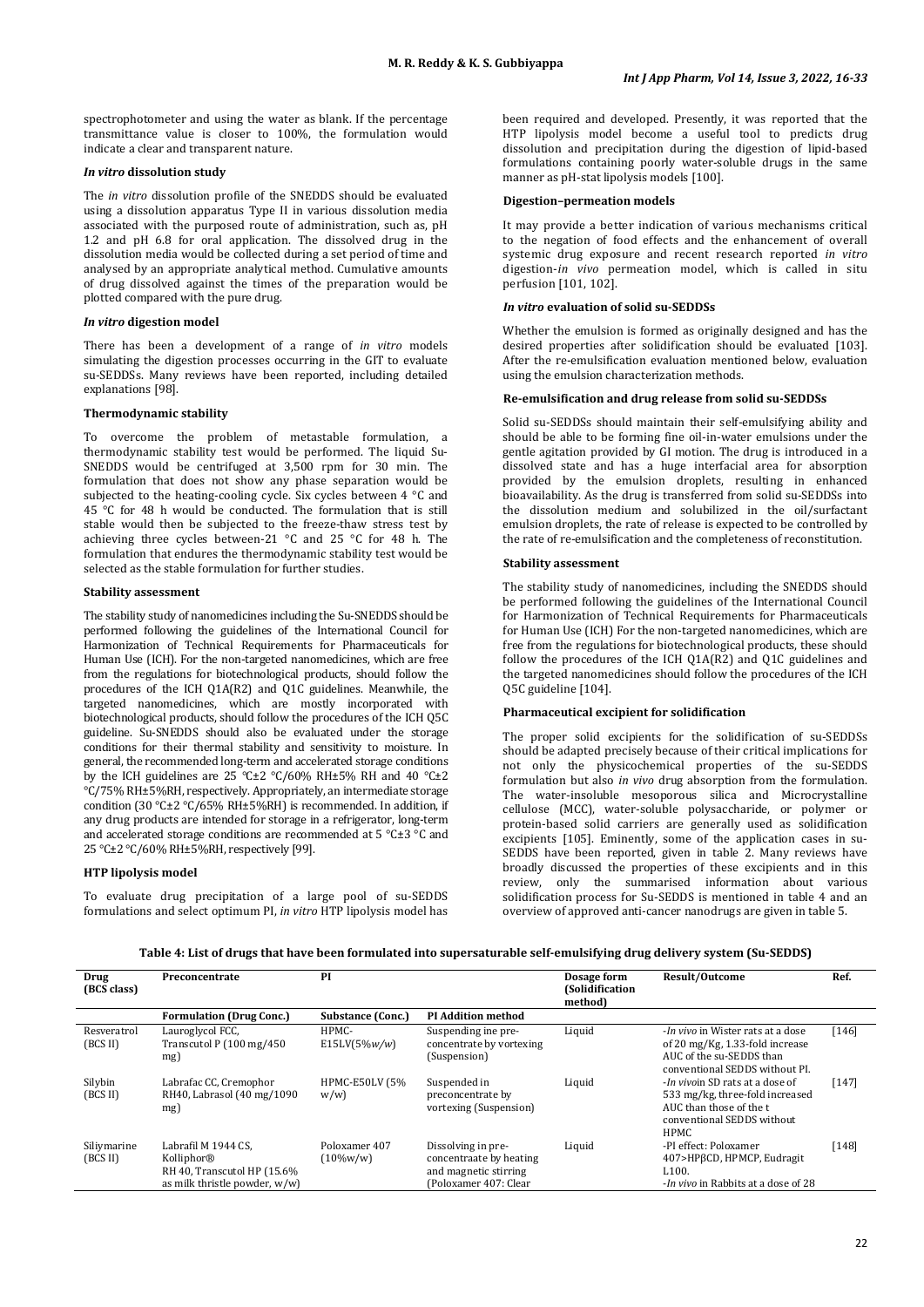# **M. R. Reddy & K. S. Gubbiyappa**

# *Int J App Pharm, Vol 14, Issue 3, 2022, 16-33*

| Drug<br>(BCS class)    | Preconcentrate                                                     | PI                                   |                                                                                            | Dosage form<br>(Solidification<br>method)                                                | Result/Outcome                                                                                                                                                                                                                                                       | Ref.    |
|------------------------|--------------------------------------------------------------------|--------------------------------------|--------------------------------------------------------------------------------------------|------------------------------------------------------------------------------------------|----------------------------------------------------------------------------------------------------------------------------------------------------------------------------------------------------------------------------------------------------------------------|---------|
|                        | <b>Formulation (Drug Conc.)</b>                                    | <b>Substance (Conc.)</b>             | <b>PI Addition method</b>                                                                  |                                                                                          |                                                                                                                                                                                                                                                                      |         |
|                        |                                                                    |                                      | solution). Suspending in<br>pre-concentrate by<br>milling (Other Pls:<br>Suspension)       |                                                                                          | mg/kg as silybin, 760% BA of<br>su-SEDDS vs Legalon®,<br>commercial products.                                                                                                                                                                                        |         |
| Tacrolimus<br>(BCS II) | Capmul MCM, Cremophor EL,<br>and Transcutol P $(5.9\%, w/w)$       | Soluplus (5.9%,<br>w/w               | Suspended in<br>preconcentrate by<br>vortexing using a<br>magnetic stirrer<br>(Suspension) | Liquid                                                                                   | -PI effect: Soluplus>HPMC, PVP.<br>-Concentration-dependent PI<br>effect<br>- <i>In vivo</i> in SD rats at a dose of 5<br>mg/kg. Similar or higher AUC<br>and Cmax of su-SEDDS<br>containing one-quarter the<br>amount of vehicle compared to<br>conventional SEDDS. | [149]   |
| Valsartan<br>(BCS III) | Capmul MCM, Tween 80,<br>Gelucire 44/14, water (80<br>$mg/190$ mg) | Poloxamer 407<br>$(5.3 \frac{M}{W})$ | Adding in pre-<br>concentrate                                                              | Solid su-SEDDS<br>(Kneading and<br>granulation by<br>sieving, HPC and<br>Florite® PS-10) | -Concentration-dependent PI<br>effect<br><i>-In vivo</i> in SD rats at a dose of 10<br>mg/kg. Approximately 177%-<br>198% AUC versus raw drug and<br>Diovan®, commercial product.                                                                                    | $[150]$ |

**Table 4 cont**

| Drug<br>(BCS class)      | Preconcentrate                                                                                                      | PI                                                                                                        |                                                                                                                                                | Dosage form<br>(Solidificatio<br>n method)                                | Result/Outcome                                                                                                                                                                                  | Ref.    |
|--------------------------|---------------------------------------------------------------------------------------------------------------------|-----------------------------------------------------------------------------------------------------------|------------------------------------------------------------------------------------------------------------------------------------------------|---------------------------------------------------------------------------|-------------------------------------------------------------------------------------------------------------------------------------------------------------------------------------------------|---------|
|                          | Formulation<br>(Drug conc.)                                                                                         | Substance (Conc.)                                                                                         | <b>PI Addition method</b>                                                                                                                      |                                                                           |                                                                                                                                                                                                 |         |
| Dutasteride<br>(BCS II)  | Capryol 90, Cremophor EL,<br>Transcutol HP (100 mg/20.1)<br>g)                                                      | HPMC, Solupus(1:1 w/w<br>ratio compared to pre-<br>concentrate)                                           | Mixing with pre-<br>concentrate $(2.01 g)$<br>anad PI solution (2g)<br>in 400 ml EtOH)<br>dispersed with solid<br>carrier, Aerosil 200<br>(2g) | Solid su-<br>SEDDS(Spray<br>drying)                                       | -In vivo in SD rats at a<br>dose of 2 mg/kg, higher<br>oral BA with 6.8 and 5.0-<br>fold for C max and AUC.<br>respectively, compared to<br>the physical mixture.                               | $[118]$ |
| Dutasteride<br>(BCS II)  | Capryol 90, Cremophor EL,<br>Transcutol HP (Drug:<br>Vehicle= $1:67.6$ , $w/v$ )                                    | Soluplus<br>Vehicle= $10:67.6(w/v)$                                                                       | Suspending in<br>preconcentrate by<br>vortexing<br>(Suspension)                                                                                | Liquid                                                                    | - <i>In vivo</i> in SD rats at a<br>dose of 2 mg/kg, 3.9-fold<br>greater AUC than that of<br>drug suspension.                                                                                   | [198]   |
| Ellagic acid<br>(BCS IV) | Ethyl oleate, Tween 80,<br>polyethylene glycol (4<br>$mg/g$ )                                                       | PVP K30 (0.5%, w/w)                                                                                       | Adding in<br>preconcentrate by<br>vortexing                                                                                                    | Liquid                                                                    | -Concentration-dependent<br>on PI effect.<br>-Good correlation<br>between in vitro<br>nucleation inhibition<br>effect of PI and in vivo<br>antioxidant ability.                                 | $[153]$ |
| Fenofibrate<br>(BCS II)  | Ethyl oleate, Cremophor<br>RH40, Transcutol HP<br>$(15\%w/w)$                                                       | Soluplus: $Drug=1:1(w/w)$                                                                                 | Physical blending<br>with solid su-SEDDS                                                                                                       | Solid su-<br>SEDDS(Solve<br>nt<br>evaporation,<br>mesoporous<br>silica)   | -In vivo in beagle dogs at a<br>dose of 100 mg, 1.4-fold<br>greater AUC than that<br>without Soluplus.                                                                                          | $[78]$  |
| Fenofibrate<br>(BCS II)  | Captex 300, Capmul MCM,<br>Cremophor EL, Transcutol<br>HP (40% or 85% of<br>saturated solubility in<br>formulation) | Lipid soluble: Eudragit<br>RL100(5%,w/w),<br>$PPGAE(1\%, w/w)$<br>Water soluble: HPMC E4M<br>$(5\%, w/w)$ | Dissolving in pre-<br>concentrate by<br>vortexing (Lipid<br>soluble: Clear<br>solution, Water-<br>soluble: Suspension)                         | Liquid                                                                    | -Polymer specific<br>stabilizing agent<br>-In vitro-in situ model<br>using SD rats, potential<br>utility of PPIs in<br>promoting drug<br>absorption via<br>stabilization of<br>supersaturation. | $[19]$  |
| Ezetimibe<br>(BCS II)    | Captex 355, Cremophor<br>RH40, Imwitor 988(90%<br>saturation solubility level of<br>$90.62 \,\mathrm{mg/ml}$        | HPMC-E5 (5%, w/w)                                                                                         | Suspending in<br>preconcentrate by<br>Cyclo-mixer<br>(Suspension                                                                               | Solid su-<br>SEDDS(Adsor<br>ption and<br>granulation,<br>MCC and<br>(talc | In vitro release improved<br>by 1.18-1.69, and 13.21-<br>fold as compared to solid-<br>SEDDS, commercial<br>product, and the free<br>drug, respectively.                                        | $[116]$ |
| Curumin<br>(BCS IV)      | Capryol 90, Labrafac PG,<br>Cremophor EL, Labrasol (40<br>$mg/940$ mg)                                              | Eudragit E PO (5% w/w)                                                                                    | Suspending in pre-<br>concentrate by<br>blending<br>(Suspension)                                                                               | Liquid filled<br>in hard<br>gelatin<br>capsule                            | -In vivo in rabbits at a<br>dose of 50 mg/kg, 1.22-<br>and 53.14-fold increased<br>absorption as compared<br>to the conventional SEDDS<br>without PI.                                           | [155]   |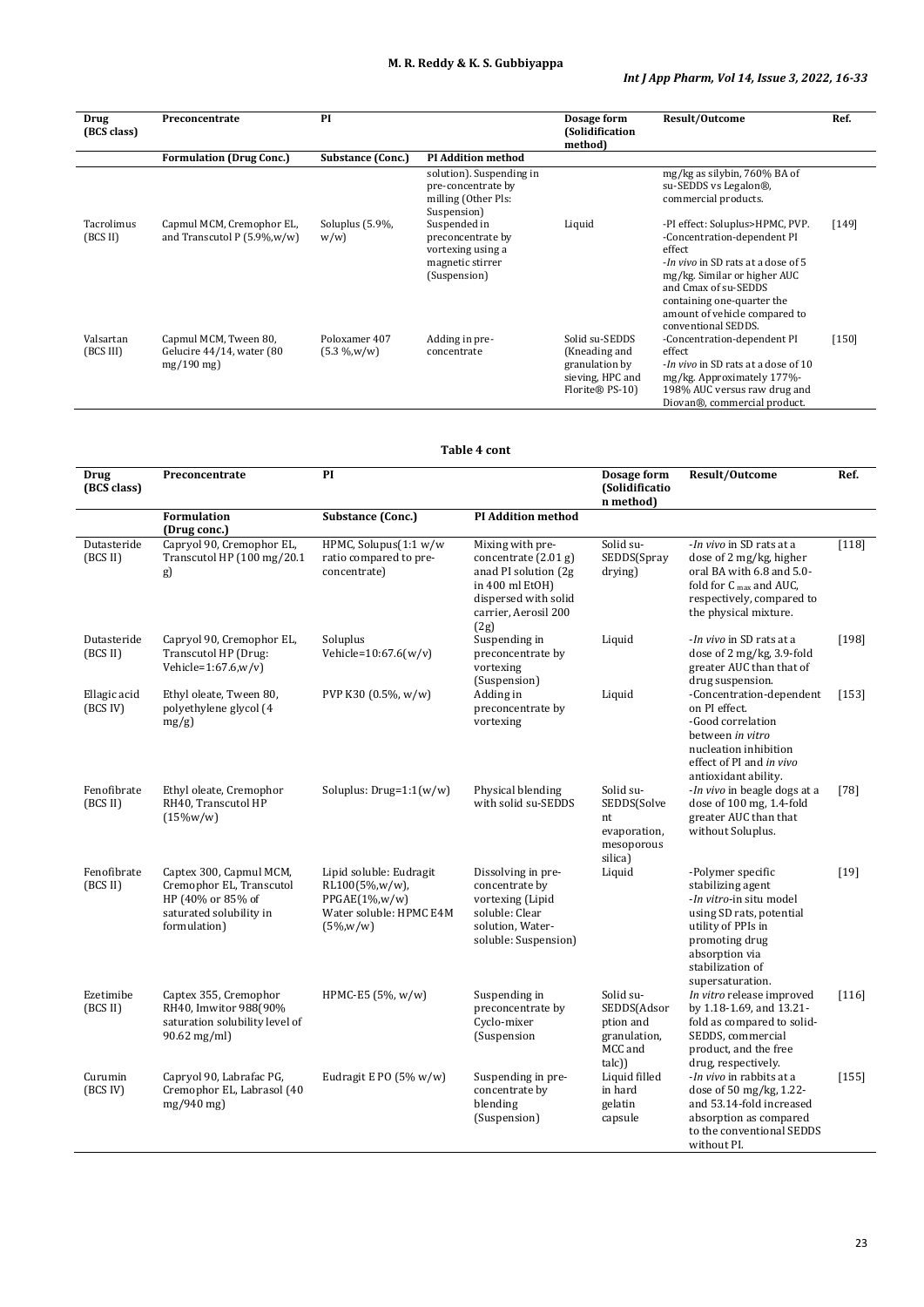| Drug                      | Preconcentrate                                                                                             | PI                                                     |                                                                                                                       | Dosage form                                                                                        | Result/Outcome                                                                                                                                                                                                                                                                          | Ref.    |
|---------------------------|------------------------------------------------------------------------------------------------------------|--------------------------------------------------------|-----------------------------------------------------------------------------------------------------------------------|----------------------------------------------------------------------------------------------------|-----------------------------------------------------------------------------------------------------------------------------------------------------------------------------------------------------------------------------------------------------------------------------------------|---------|
| (BCS class)               |                                                                                                            |                                                        |                                                                                                                       | (Solidification<br>method)                                                                         |                                                                                                                                                                                                                                                                                         |         |
|                           | <b>Formulation</b><br>(Drug Conc.)                                                                         | <b>Substance</b><br>(Conc.)                            | <b>PI Addition</b><br>method                                                                                          |                                                                                                    |                                                                                                                                                                                                                                                                                         |         |
| Cyclosporin A<br>(BCS II) | Maisine 35-1, Kolliphor<br>RH 40, ethanol, and<br>propylene glycol (Drug:<br>Vehicle=1:4.5 $(w/v)$         | PVP: Vehicle =<br>0.3:4.5(w/v)                         | Suspending (HPC)<br>or dissolving<br>(Kollidon VA64 and<br>PVP in pre-<br>concentrate by<br>vortexing<br>(Suspension) | Liquid                                                                                             | -PI effet: Without<br>PI=HPC=PVPVA64 <pvpk17<br>-<i>In vitro</i> dialysis test, equivalent<br/>concentration profile with that of<br/>conventional SEDDS prepared<br/>with two times more amount of<br/>lipid vehicle</pvpk17<br>                                                       | $[156]$ |
| Danazole<br>(BCS II)      | Captex 300, Capmul<br>MCM, Cremophor EL,<br>EtOH (40% or 80% of<br>saturated solubility in<br>formulation) | <b>HPMC E4M (5%)</b><br>w/w                            | Suspending in pre-<br>concentrate<br>(Suspension)                                                                     | Liquid filled in<br>hard gelatin<br>capsule                                                        | -PI effect: Cellulosec<br>PPI>Mesoporous silic, Eudragits,<br>PVPs.<br><i>-In vivo</i> in beagle dogs, PPI to<br>promote drug exposure at<br>moderate drug loads (40% of<br>saturated solubility in the<br>formulation), but not at higher<br>drug loads (80% saturation).              | $[157]$ |
| Docetaxel<br>(BCS II)     | Labrafac, Cremophor<br>RH40, Transcutol P (40<br>$mg/640$ mg)                                              | HPMC K100<br>$(2.5\%, w/w)$                            | Dispersing in pre-<br>concentrate (ND)                                                                                | Solid su-<br>SEDDS(Spray<br>drying, Lactose:<br>pre-<br>concentrates=6g:<br>8g in 100 ml<br>water) | -In vivo in SD rate at a dose of 10<br>mf/kg, AUC increased by nearly<br>8.77-fold, 1.45-fold more than<br>those of the powder drug than<br>those of the powder drug and the<br>conventional SEDDS without PI.                                                                          | $[158]$ |
| Dutasteride<br>(BCS II)   | Capryol 90, Cremophor<br>EL, Transcutol HP(0.5<br>mg/170 kg)                                               | Gelatin<br>(44%,w/w)+Solu<br>plus (14.7%,<br>w/w0      | Mixing with pre-<br>concentrate and PI<br>solution (Clear<br>solution)                                                | Solid su-<br>SEDDS(Spray<br>drying, Gelatin)                                                       | -PI effect on dissolution anad<br>prolonged supersaturation state:<br>Combination of gelatin with<br>Soluplus>Gelucire 44/14,<br>poloxamer 407, sodium lauryl<br>sulfate, Soluplus, Solutol HS15 or<br>TPGS.                                                                            | $[159]$ |
| AMG 517<br>(BCS II or IV) | Capmul MCM, Tween<br>80, PEG 400 (12.5)<br>$mg/450$ mg)                                                    | HPMC-E5 (5%<br>w/w                                     | Suspending in pre-<br>concentrate by<br>vortexing<br>(Suspension)                                                     | Liquid filled in<br>hard gelatin<br>capsule                                                        | -PI effect: HPMC>PVP<br>-Hydrophobicity dependent PI<br>effect.<br>- <i>In vivo</i> in Cynomolgus monkeys<br>at a dose of 12.5 mg: -30% higher<br>$C_{\text{max}}$ and AUC, and short $T_{\text{max}}$ as<br>compared to an aqueous<br>suspension.                                      | $[19]$  |
| Carbamazepine<br>(BCS II) | Miglyol 812 N, Tween<br>80 Cremphor EL-35,<br>PEG 400 (25 mg/830)<br>mg)                                   | PVP-K90<br>$(2\%w/w)$                                  | Dissolving in pre-<br>concentrate by<br>heating and stirring<br>(Clear solution)                                      | Liquid filled in<br>soft gelatin<br>capsule                                                        | -PI effect: PVP>HPMC<br>-In vivo Beagle dog at a dose of<br>200 mg, 6.7 times higher C <sub>max</sub> , 5.9<br>times higher AUC as compared to<br>commercial tablet.                                                                                                                    | $[161]$ |
| Celecoxib<br>(BCS III)    | PEG 400, EtOH, Tween<br>80, Oleic acid,<br>Tromethamine, water<br>$(200 \,\mathrm{mg/g})$                  | HPMC-<br>$E5(3.8\%, w/w)+$<br>PVP-<br>$12PF(4.7\%w/w)$ | Suspending in pre-<br>concentrate by<br>vortexing<br>(Suspension)                                                     | Liquid filled in<br>hard gelatin<br>capsule                                                        | -Highly supersaturated state in<br>the aqueous, resultinh in high<br>drug concentration in octanol for<br>biphasic in vitro test dissolution<br>method.<br>-Good in vitro-in vivo correlations<br>(IVIVC) with human PK as<br>compared to solution and<br>marketed capsule formulation. | $[162]$ |
| Drug<br>(BCS class)       | Preconcentrate                                                                                             | PI                                                     |                                                                                                                       | Dosage form<br>(Solidification<br>method)                                                          | Result/Outcome                                                                                                                                                                                                                                                                          | Ref.    |
|                           | <b>Formulation</b><br>(Drug conc.)                                                                         | Substance<br>(Conc.)                                   | <b>PI Addition</b><br>method                                                                                          |                                                                                                    |                                                                                                                                                                                                                                                                                         |         |
| Celecoxib<br>(BCS III)    | Caproyl 90, Tween 20,<br>Transculatol HP (180<br>mg/ml)                                                    | Soluplus (4%,<br>w/v                                   | Adding in pre-<br>concentrate by<br>vortexing<br>(Suspension)                                                         | Solid su-SEDDS<br>(Adsorption<br>method, Sylysia<br>350 fcp)                                       | -Physico-chemical properties<br>(surface area, hydrophobicity) of<br>solid carrier dependent drug<br>dissolution.<br>-In vivo in SD rats, 2.34-fold<br>increase in C <sub>max</sub> and 4.82 fold<br>increase in AUC as compared to<br>drug powder.                                     | $[163]$ |
| Celecoxib<br>(BCS III)    | Caproyl 90, Tween 20,<br>Tetraglycerol (200<br>mg/ml)                                                      | Soluplus (4%,<br>w/v                                   | Adding in pre-<br>concentrate by<br>vortexing<br>(Suspension)                                                         | Liquiid                                                                                            | -In vivo in SD rats at a dose of 100<br>mg/kg, 1.32-fold increase in $C_{\text{max}}$<br>and 1.35-fold increase in AUC and<br>0.49-fold decrease in $T_{\text{max}}$ as                                                                                                                 | $[164]$ |

# **Table 4: Cont**

compared to conventional SEDDS without PI. -Good correlation between *in vitro*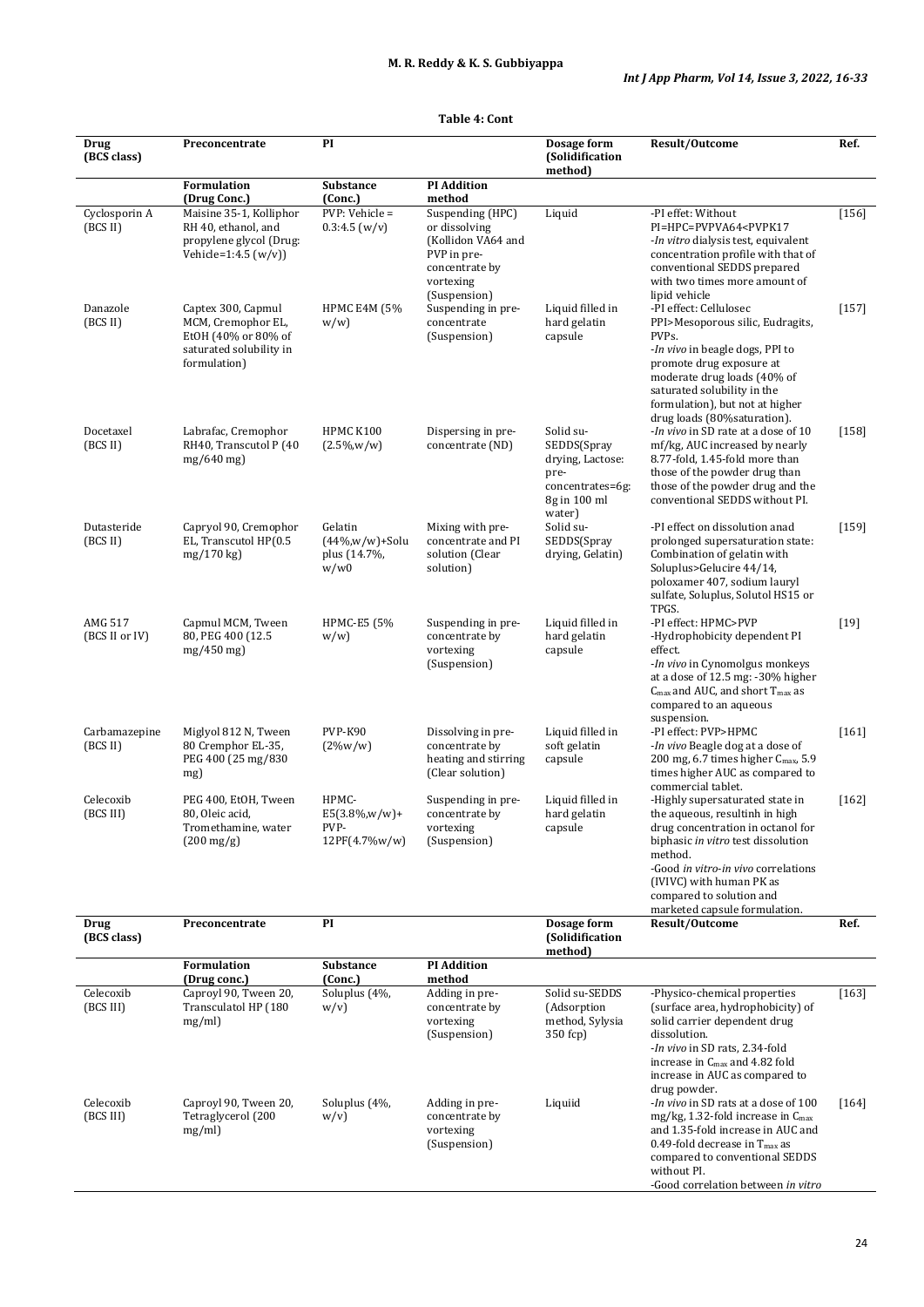| <b>Drug</b><br>(BCS class)  | Preconcentrate                                                                                    | PI                          |                                                                                   | Dosage form<br><b>(Solidification</b><br>method)                    | Result/Outcome                                                                                                                                                                                                                   | Ref.    |
|-----------------------------|---------------------------------------------------------------------------------------------------|-----------------------------|-----------------------------------------------------------------------------------|---------------------------------------------------------------------|----------------------------------------------------------------------------------------------------------------------------------------------------------------------------------------------------------------------------------|---------|
|                             | <b>Formulation</b><br>(Drug Conc.)                                                                | <b>Substance</b><br>(Conc.) | <b>PI</b> Addition<br>method                                                      |                                                                     |                                                                                                                                                                                                                                  |         |
| Pacilitaxel<br>(BCS IV)     | EtOH, PEG 400,<br>Cremophor EL, Glceryl<br>dioleate $(57 \text{ mg/g})$                           | HPMC-ESLV (5%<br>w/w        | Suspending in pre-<br>concentrate by hand<br>mixing                               | Liquid                                                              | dissolution, permeation and in<br>vivo PK<br>-In vivo in SD rats at a dose of 10<br>$mg/kg$ , 10-and 20-fold higher $C_{max}$<br>and 5-and 10-fold higher AUC                                                                    |         |
| PNU-91325<br>(BCS II or IV) | Cremophor EL, PEG 400,<br>Dimethylacetamide,<br>Pluronic L44, HPMC,<br>Glycerol monooleate,       | HPMC-E50LV<br>$(20\%w/w)$   | (Suspension)<br>Suspending in pre-<br>concentrate by<br>vortexing<br>(Suspension) | Liquid filled hard<br>gelatin capsule                               | compared with those of Taxol®<br>formulation and the conventional<br>SEDDS, respectively.<br>-In vivo in beagle dogs at a dose of<br>10 mg/kg. Oral BA of-76%<br>compared to that of a PEG 400 (-<br>12%) or tween(-68%)         | [166]   |
| Indirubin<br>(BCS II or IV) | Glycerol dioleate, water<br>$(4\%, w/w)$<br>Maisine 35-1,<br>Cremophor EL,<br><b>Transcutol P</b> | PVP-<br>$K17(0.5\%, w/w)$   | Dispersing in pre-<br>concentrate by<br>vortexing                                 | Liquid                                                              | formulations.<br>-PI effect: PVP-K17>PEG 4000 and<br>HPMC<br>- <i>In vivo</i> in SD rats at a dose of 2.58<br>mg/kg, improved oral absorption<br>and relative BA (129.5%)                                                        | $[102]$ |
| Glipizide<br>(BCS II)       | Captex 355:<br>SolutolHS15:Imwitor<br>988 (4%, w/y)                                               | HPMC-ES (5%,<br>w/w         | Suspending in pre-<br>concentrate by<br>Cyclo-mixer<br>(Suspension)               | Solid su-SEDDS<br>(Adsorption,<br>calcium<br>carbonate and<br>talc) | compared with conventional<br>SEDDS, respectively.<br>-In vivo in Himalayan rabbits at a<br>dose of 1 mg/kg, increase in $C_{\text{max}}$<br>(3.4-fold) and AUC (2.7-fold) from<br>solid su-SEDDS as compared with<br>pure drug. | [116]   |
| Griseofulvin<br>(BCS II)    | Oleic acid. Labrafil.<br>Tween 20, Labrafac PG<br>$(5 \text{ mg}/16.545 \text{ g})$               | Poloxamer<br>$(0.48\%)$     | Adding in<br>preconcentrate                                                       | Liquid                                                              | -PI effect: Poloxamer>HPMC<br>-In vivo permeability in Wister<br>rats at a dose of 1 ml, with a<br>concentration of 0.05 mg/ml,<br>three-fold more permeability<br>through the intestine, compared<br>with conventional SEDDS.   | [169]   |

#### **Table 5: Overview of approved anti-cancer nanodrugs**

| Name          | Formula                             | <b>Advanced indication (s)</b>                  | <b>References</b> |
|---------------|-------------------------------------|-------------------------------------------------|-------------------|
| Mepact        | Liposomal mifamurtide               | Osteosarcoma                                    | $[180]$           |
| Onivyde       | Liposomal irinotecan                | Pancreas ca                                     | $[181]$           |
| DaunoXome     | Liposomal daunorubicin              | HIV-related Kaposi sa                           | [191]             |
| Caclyx,       | Pegylated liposomal doxorubicin     | Breast, Ovarian ca, Kaposi sa, Mulitple myeloma | $[190]$           |
| Doxil         |                                     |                                                 |                   |
| Oncaspar      | PEG asparaginase                    | Acute lymphoblastic leukemia                    | $[183]$           |
| DepoCyte      | Liposomal cytarabine                | Lymphomatousmeningosis                          | $[192]$           |
| Marqibo       | Liposomal vincristin                | Acute lymphoblastic leukemia                    | $[192]$           |
| Genexol       | Paclitaxel loaded polymeric micelle | Breast, Pancreas ca, NSCLC                      | $[186]$           |
| Abraxane      | Albumin-bound paclitaxel            | Breast, Pancreas ca, NSCLC                      | [193]             |
| Kadcyla       | Trastuzumab linked to emtansine     | HER2+breast ca                                  | $[194]$           |
| Gliadel wafer | Carmustine in poliferosan 20        | High grade glial tumors-local therapy           | [195]             |

#### **Suitable solid dosage forms for su-SEDDSs**

#### **Tablets**

Solid su-SEDDSs can be mixed with other suitable excipients for the tableting; then, the mixture is compressed to a tablet using a compression machine. It is important to select a suitable combination of mixing excipients for tableting to prevent liquid SEDDS escape from the solid carrier by tableting pressure. Eutecticbased self-emulsifying tablets inhibit the irreversible precipitation of the drug within the formulation [106].

# **Implant**

Some authors were reported that 1,3-bis(2-chloroethyl)-1 nitrosourea, a chemotherapeutic agent used to treat a malignant brain tumour, was formulated in SEDDS wafer implant to improve its effectiveness overcoming its short half-life and enhance its stability. These implants showed high *in vitro* antitumor activity and were less susceptible to hydrolysis as compared to that of PLGA [107].

#### **Suppositories**

A few papers demonstrated that solid SEDDS could enhance not only GI adsorption but also rectal/vaginal adsorption. For example, Glycyrrhizin, which barely achieves therapeutic plasma concentrations when administered via an oral route, can obtain satisfactory therapeutic levels for chronic hepatic diseases through either vaginal or rectal self-emulsifying suppositories [108].

#### **Application of controlled-release technology in su-SEDDSs**

The application of su-SEDDSs is mainly intended to improve the absorption of poorly water-soluble drugs, it would also be desirable to provide sustained-release action in the case of low-dose drugs with short biological half-lives that require frequent dosing [109, 110].

#### **Solid S-SNEDDS**

To improve the i ) Stability, ii ) Effective manufacturing cost, iii ) Transportability, iv) Patient compliance, the liquid formulation (SNEDDS or S-SNEDDS) is converted into solid dosage form [111]. Their properties are given in table 6.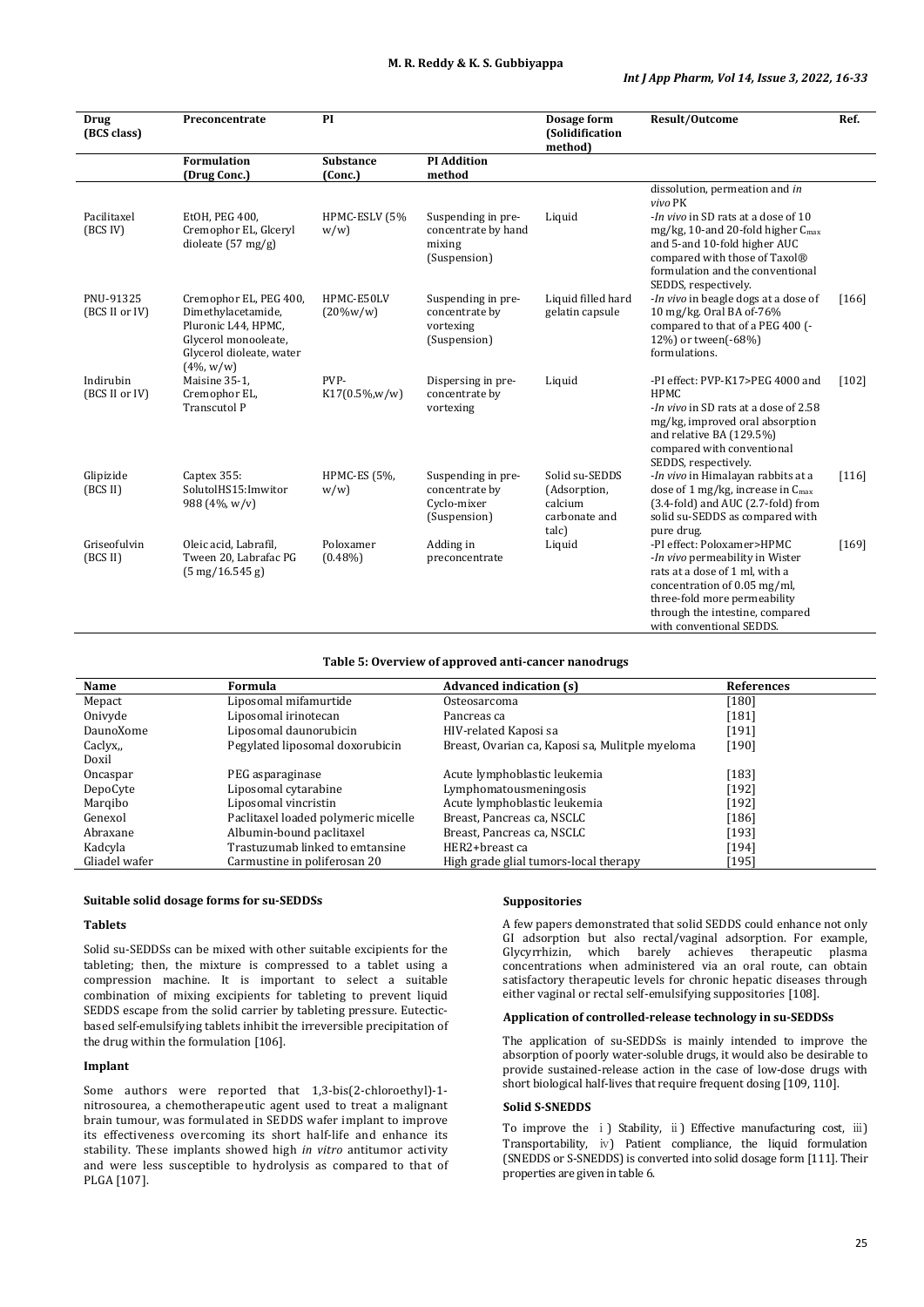**Table 6: Solid carriers and its properties**

| Solid carrier                                                                 | <b>Properties</b>                                             |
|-------------------------------------------------------------------------------|---------------------------------------------------------------|
| Hydroxypropyl cellulose L type (HPC), low substituted hydroxypropyl cellulose | Have hydrophilic and viscous properties.                      |
| B1 (L-HPC) and Vivapur 105 (used as cellulose-based diluents)                 |                                                               |
| Neusilin US2, Florite PS-10, Sylysia 350 (used as silica-based adsorbents)    | High surface area, high oil-absorption capacity, uniform pore |
|                                                                               | size, and less particle size                                  |
| Lactose monohydrate, Starch 1500 and maltodextrin (used as saccharide based   | Have the ability to solubilize in water.                      |
| diluents)                                                                     |                                                               |



**Fig. 5: Probables of SNEDDS (Reprinted from (124) with permission)**

#### **Self-double nanoemulsifying drug delivery systems (SDEDDS)**

SDEDDS are a promising technology that could resolve this problem. These are w/o/w spontaneous emulsions that consist of hydrophilic surfactant and w/o emulsions where the w/o/w emulsions were spontaneously formed during dilution with water at mild agitation. SDEDDS are applicable for peptides, proteins, and other macromolecular drugs, such as, insulin [112-120].

#### **Targeted SNEDDS**

Nanoemulsion droplets have the ability to be maintained in the circulation for a long duration of time. Cationic nanoemulsions can also directly attach to the anionic membrane barriers [121-135].

#### **Perspectives and future trends i**

To estimate the feasibility of developing a su-SNEDDS candidate as a final drug product, it is very important to evaluate the formulation using an *in vitro* digestion model with a good IVIVC. Early *in vitro* studies emphasized solubilization; however, recent research has shifted this interest to drug supersaturation, as it is triggered by the dispersion and/or lipolysis of lipids. The increasing awareness of the potential of supersaturation as an enabling formulation approach for drugs suffering from solubility-limited absorption has stimulated the need for *in vivo* predictive supersaturation/precipitation assays. However, intragastric lipolysis is still overlooked, as it is in conventional *in vitro* lipolysis models. With regard to gastric lipolysis accounting for 5%–35% of *in vivo* lipolysis and the pH shift due to movement in the gastrointestinal tract, a two-compartment *in vitro* lipolysis model should be considered a priority method to get a better IVIVC. The importance of the selection of solidification excipients and methods for converting liquid su-SEDDSs to solid dosage forms is also mentioned in this review. Since most solidification studies have been conducted on conventional SEDDSs, further studies about the effect of PIs addition should be performed through the application of more drugs in various aspects. We hope this review will help develop a desired su-SEDDS for a model drug. It should also be beneficial for efficient research based on fundamental and experimental understanding, facilitating the insightful perspective of the reader.

## **CONCLUSION**

Supersaturable-SEDDSs are a promising approach for the formulation of poorly water-soluble drugs to enhance their bioavailability through

the induction and stabilization by PIs of a supersaturated drug state in the GI fluid. This approach overcomes the main limitations associated with conventional solubilized SEDDSs.

Su-SNEDDSs in particular shows great potential in enhancing aqueous solubility, stability, oral absorption and in minimizing inter/intra-patient dose variability. SNEDDSs improve the absorption of drugs by several pathways, including increasing membrane fluidity, bypassing the first-pass effect, and inhibition of P-gp efflux. These Su-SNEDDSs dispersion in the GI tract, nanoemulsions are formed, which facilitate oil hydrolysis by lipases on the oil–water interface. Following this process, micelles along with other colloidal structures made of phospholipids, bile salt, and triglycerides are formed, which increase the transport of the drug through the intestinal barrier. The submicron size of the system with enhanced surface activity allows more robust drug transport through the GI boundary layer, conclusively ensuing in superior drug absorption and a rapid onset of action and ease of manufacture and scale-up is one of the most important advantages that make unique when compared with other novel drug delivery systems, such as solid dispersions, liposomes and nanoparticles. To use supersaturable-SNEDDS for a target drug, it is important to understand the in-depth mechanism of precipitation through the supersaturation of the drug. From this, it may be possible to inhibit this precipitation and prolong supersaturation by considering the various factors that influence precipitation, based on this mechanism. Many anti-cancer, anti-diabetic, and anti-viral drug solubility, stability, and bioavailability characteristics were improved via SNEDDSs formulations. In spite of the advancements and conversions in su-SNEDDSs, there are still areas that commitment to be consigned to make su-SNEDDSs commercially gorgeous. The precedence of prospect research should be based on the mechanisms of action of different SNEDDSs formulations and pharmacokinetic studies, especially on human subjects.

# **FUNDING**

Nil

**CONFLICTS OF INTERESTS**

The authors declare no conflict of interest.

# **AUTHORS CONTRIBUTIONS**

All authors are contributed equally.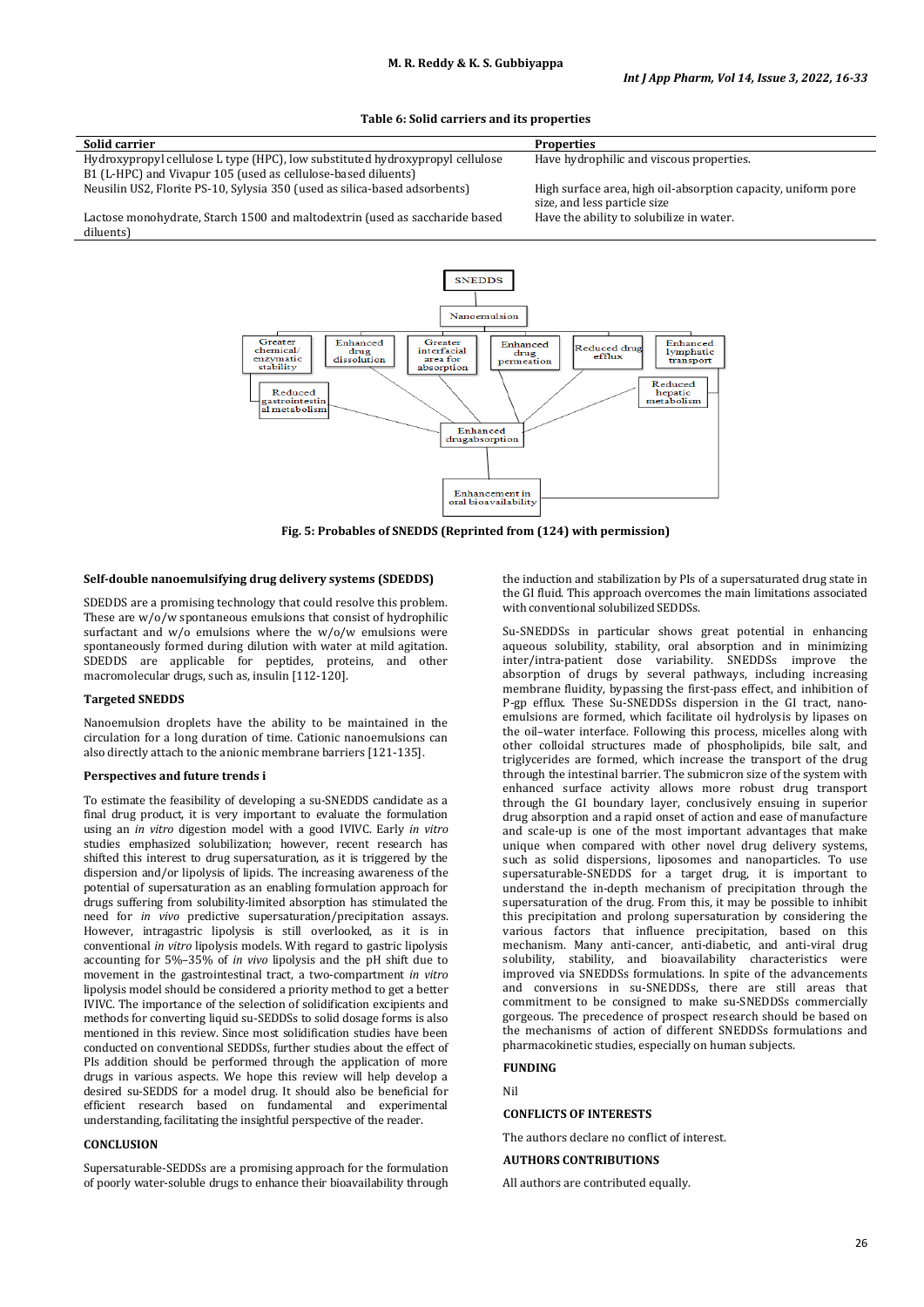# **REFERENCES**

- Shah NH, Carvajal MT, Patel CI, Infeld MH, Malick AW. Self-<br>
emulsifying drug delivery systems (SEDDS) with emulsifying drug delivery systems (SEDDS) polyglycolyzed glycerides for improving *in vitro* dissolution and oral absorption of lipophilic drugs. International Journal of Pharmaceutics. 1994;106(1):15-23. doi: [10.1016/0378-](https://doi.org/10.1016/0378-5173(94)90271-2) [5173\(94\)90271-2.](https://doi.org/10.1016/0378-5173(94)90271-2)
- 2. Misal RS, Potphode VR, Mahajan VR. Review on: new approaches in self-micro-emulsifying drug delivery system. Res J Pharm Technol. 2017;10(4):1215-24. doi: [10.5958/0974-](https://doi.org/10.5958/0974-360X.2017.00218.9) [360X.2017.00218.9.](https://doi.org/10.5958/0974-360X.2017.00218.9)
- 3. Singh B, Bandopadhyay S, Kapil R, Singh R, Katare O. Selfemulsifying drug delivery systems (SEDDS): formulation development, characterization, and applications. Crit Rev Ther Drug Carrier Syst. 2009;26(5):427-521. doi: [10.1615/](https://doi.org/10.1615/critrevtherdrugcarriersyst.v26.i5.10) [critrevtherdrugcarriersyst.v26.i5.10,](https://doi.org/10.1615/critrevtherdrugcarriersyst.v26.i5.10) PMI[D 20136631.](https://www.ncbi.nlm.nih.gov/pubmed/20136631)
- 4. Boyd BJ, Bergström CAS, Vinarov Z, Kuentz M, Brouwers J, Augustijns P, Brandl M, Bernkop-Schnurch A, Shrestha N, Preat V, Mullertz A, Bauer Brandl A, Jannin V. Successful oral delivery of poorly water-soluble drugs both depends on the intraluminal behavior of drugs and of appropriate advanced drug delivery systems. Eur J Pharm Sci. 2019;137:104967. doi: [10.1016/j.ejps.2019.104967.](https://doi.org/10.1016/j.ejps.2019.104967)
- 5. Amidon GL, Lennernas H, Shah VP, Crison JR. A theoretical basis for a biopharmaceutic drug classification: the correlation of *in vitro* drug product dissolution and *in vivo* bioavailability. 1995;12(3):413-20.
- [10.1023/a:1016212804288,](https://doi.org/10.1023/a:1016212804288) PMI[D 7617530.](https://www.ncbi.nlm.nih.gov/pubmed/7617530) 6. Danafar H, Rostamizadeh K, Hamidi M. Polylactide/poly(ethylene copolymer micelles as carrier for delivery of hydrophilic and hydrophobic drugs: a comparison study. J Pharm Investig. 2018;48(3):381-91. doi[: 10.1007/s40005-017-0334-8.](https://doi.org/10.1007/s40005-017-0334-8)
- 7. Berthelsen R, Klitgaard M, Rades T, Müllertz A. In vitro digestion models to evaluate lipid-based drug delivery systems; present status and current trends. Adv Drug Deliv Rev. 2019;142:35-49. doi[: 10.1016/j.addr.2019.06.010,](https://doi.org/10.1016/j.addr.2019.06.010) PMI[D 31265861.](https://www.ncbi.nlm.nih.gov/pubmed/31265861)
- 8. Chatterjee B, Hamed Almurisi S, Ahmed Mahdi Dukhan A, Mandal UK, Sengupta P. Controversies with self-emulsifying drug delivery system from the pharmacokinetic point of view.<br>Drug Deliv. 2016:23(9):3639-52. doi: Drug Deliv. 2016;23(9):3639-52. doi: [10.1080/10717544.2016.1214990,](https://doi.org/10.1080/10717544.2016.1214990) PMI[D 27685505.](https://www.ncbi.nlm.nih.gov/pubmed/27685505)
- 9. Dokania S, Joshi AK. Self-microemulsifying drug delivery system (SMEDDS)-challenges and road ahead. Drug Deliv. 2015;22(6):675- 90. doi[: 10.3109/10717544.2014.896058,](https://doi.org/10.3109/10717544.2014.896058) PMI[D 24670091.](https://www.ncbi.nlm.nih.gov/pubmed/24670091)
- 10. Burdock GA, Carabin IG. Generally recognized as safe (GRAS): history and description. Toxicol Lett. 2004;150(1):3-18. doi: [10.1016/j.toxlet.2003.07.004,](https://doi.org/10.1016/j.toxlet.2003.07.004) PMI[D 15068820.](https://www.ncbi.nlm.nih.gov/pubmed/15068820)
- 11. Joyce P, Dening TJ, Meola TR, Schultz HB, Holm R, Thomas N, Prestidge CA. Solidification to improve the biopharmaceutical performance of SEDDS: opportunities and challenges. Adv Drug Deliv Rev. 2019;142:102-17. doi: [10.1016/j.addr.2018.11.006,](https://doi.org/10.1016/j.addr.2018.11.006)  PMI[D 30529138.](https://www.ncbi.nlm.nih.gov/pubmed/30529138)
- 12. Krishnaiah YS. Pharmaceutical technologies for enhancing oral bioavailability of poorly soluble drugs. J Bioeq Avail. 2010;2:28-36.
- 13. Rao SV, Shao J. Self-nano emulsifying drug delivery systems (SNEDDS) for oral delivery of protein drugs: I. Formulation development. Int J Pharm. 2008;362(1-2):2-9. [10.1016/j.ijpharm.2008.05.018,](https://doi.org/10.1016/j.ijpharm.2008.05.018) PMI[D 18650038.](https://www.ncbi.nlm.nih.gov/pubmed/18650038)
- 14. Kataoka M, Sugano K, da Costa Mathews C, Wong JW, Jones KL, Masaoka Y, Sakuma S, Yamashita S. Application of dissolution/Permeation system for evaluation of formulation effect on oral absorption of poorly water-soluble drugs in drug<br>development. Pharm Res. 2012:2966:1485-94. doi: development. Pharm Res. 2012;29(6):1485-94. [10.1007/s11095-011-0623-2,](https://doi.org/10.1007/s11095-011-0623-2) PMI[D 22134778.](https://www.ncbi.nlm.nih.gov/pubmed/22134778)
- Wei Y, Ye X, Shang X, Peng X, Bao Q, Liu M, Guo M, Li F. Enhanced oral bioavailability of silybin by a supersaturatable self-emulsifying drug delivery system (S-SEDDS). Colloids Surf<br>Physicochem Eng Aspects. 2012;396:22-8. doi: Physicochem Eng Aspects. 2012;396:22-8. doi: [10.1016/j.colsurfa.2011.12.025.](https://doi.org/10.1016/j.colsurfa.2011.12.025)
- 16. Gao P, Akrami A, Alvarez F, Hu J, Li L, Ma C, Surapaneni S. Characterization an optimization of AMG 517 supersaturatable self-emulsifying drug delivery system (S-SEDDS) for improved

oral absorption. J Pharm Sci. 2009;98(2):516-28. doi: [10.1002/jps.21451,](https://doi.org/10.1002/jps.21451) PMI[D 18543293.](https://www.ncbi.nlm.nih.gov/pubmed/18543293)

- 17. Thomas N, Holm R, Müllertz A, Rades T. *In vitro* and *in vivo* performance of novel supersaturated self-nanoemulsifying drug delivery systems (super-SNEDDS). J Control Release. 2012;160(1):25-32. doi: [10.1016/j.jconrel.2012.02.027,](https://doi.org/10.1016/j.jconrel.2012.02.027) PMID [22405903.](https://www.ncbi.nlm.nih.gov/pubmed/22405903)
- 18. Williams HD, Sassene P, Kleberg K, Calderone M, Igonin A, Jule E, Vertommen J, Blundell R, Benameur H, Müllertz A, Pouton CW, Porter CJ, LFCS Consortium. Toward the establishment of standardized *in vitro* tests for lipid-based formulations, part 3: understanding supersaturation versus precipitation potential during the *in vitro* digestion of type I, II, IIIA, IIIB and IV lipidbased formulations. Pharm Res. 2013;30(12):3059-76. doi: [10.1007/s11095-013-1038-z,](https://doi.org/10.1007/s11095-013-1038-z) PMI[D 23661145.](https://www.ncbi.nlm.nih.gov/pubmed/23661145)
- 19. Suys EJA, Chalmers DK, Pouton CW, Porter CJH. Polymeric precipitation inhibitors promote fenofibrate supersaturation and enhance drug absorption from a type IV lipid-based<br>formulation. Mol Pharm. 2018:15(6):2355-71. doi: Pharm. 2018;15(6):2355-71. [10.1021/acs.molpharmaceut.8b00206,](https://doi.org/10.1021/acs.molpharmaceut.8b00206) PMI[D 29659287.](https://www.ncbi.nlm.nih.gov/pubmed/29659287)
- 20. Ma X, Ma X, Williams RO. Polymeric nanomedicines for poorly soluble drugs in oral delivery systems: an update. J Pharm Investig. 2018;48:61-75.
- 21. Bandyopadhyay S, Katare OP, Singh B. Development of optimized Supersaturable self-nanoemulsifying systems of ezetimibe: effect of polymers and efflux transporters. Expert<br>Opin Drug Deliv. 2014:11(4):479-92. doi: 2014:11(4):479-92. [10.1517/17425247.2014.877885,](https://doi.org/10.1517/17425247.2014.877885) PMI[D 24386966.](https://www.ncbi.nlm.nih.gov/pubmed/24386966)
- 22. Pouton CW. Formulation of poorly water-soluble drugs for oral administration: physicochemical and physiological issues and the lipid formulation classification system. Eur J Pharm Sci. 2006;29(3-4):278-87. doi: [10.1016/j.ejps.2006.04.016,](https://doi.org/10.1016/j.ejps.2006.04.016) PMID [16815001.](https://www.ncbi.nlm.nih.gov/pubmed/16815001)
- 23. Brouwers J, Brewster ME, Augustijns P. Supersaturating drug delivery systems: the answer to solubility-limited oral bioavailability? J Pharm Sci. 2009;98(8):2549-72. doi: [10.1002/jps.21650,](https://doi.org/10.1002/jps.21650) PMI[D 19373886.](https://www.ncbi.nlm.nih.gov/pubmed/19373886)
- 24. Stillhart C, Kuentz M. Trends in the assessment of drug supersaturation and precipitation *in vitro* using lipid-based delivery systems. J Pharm Sci. 2016;105(9):2468-76. doi: [10.1016/j.xphs.2016.01.010,](https://doi.org/10.1016/j.xphs.2016.01.010) PMI[D 26935881.](https://www.ncbi.nlm.nih.gov/pubmed/26935881)
- 25. Kuentz M. Drug supersaturation during formulation digestion, including real-time analytical approaches. Adv Drug Deliv Rev. 2019;142:50-61. doi: [10.1016/j.addr.2018.11.003,](https://doi.org/10.1016/j.addr.2018.11.003) PMID [30445096.](https://www.ncbi.nlm.nih.gov/pubmed/30445096)
- 26. Sinko PJ, Singh Y. Martin's physical pharmacy and pharmaceutical sciences: physical chemical and biopharmaceutical principles in the pharmaceutical sciences. 5th ed. Philadelphia: Lippincott Williams & Wilkins; 2011.
- 27. Ye J, Wu H, Huang C, Lin W, Zhang C, Huang B, Lu B, Xu H, Li X, Long X. Comparisons of *in vitro* Fick's first law, lipolysis, and *in vivo* rat models for oral absorption on BCS II drugs in SNEDDS.<br>Int J Manomedicine. 2019;14:5623-36. doi: Int J Nanomedicine. 2019;14:5623-36. doi: [10.2147/IJN.S203911,](https://doi.org/10.2147/IJN.S203911) PMI[D 31440045.](https://www.ncbi.nlm.nih.gov/pubmed/31440045)
- Warren DB, Benameur H, Porter CJH, Pouton CW. Using polymeric precipitation inhibitors to improve the absorption of poorly water-soluble drugs: a mechanistic basis for utility. J<br>Drug Target. 2010:18(10):704-31. doi: 2010;18(10):704-31. [10.3109/1061186X.2010.525652,](https://doi.org/10.3109/1061186X.2010.525652) PMID [20973755.](https://www.ncbi.nlm.nih.gov/pubmed/20973755)
- 29. Pouton CW. Lipid formulations for oral administration of drugs: non-emulsifying, self-emulsifying and ''self-microemulsifying' drug delivery systems. Eur J Pharm Sci. 2000;(11)11;Suppl 2:S93-8. doi: [10.1016/s0928-0987\(00\)00167-6,](https://doi.org/10.1016/s0928-0987(00)00167-6) PMI[D 11033431.](https://www.ncbi.nlm.nih.gov/pubmed/11033431)
- 30. Porter CJH, Trevaskis NL, Charman WN. Lipids and lipid-based formulations: optimizing the oral delivery of lipophilic drugs.<br>Nat. Rev. Drug. Discov. 2007:6(3):231-8231-48. doi: Nat Rev Drug Discov. 2007;6(3):231-8231-48. [10.1038/nrd2197,](https://doi.org/10.1038/nrd2197) PMI[D 17330072.](https://www.ncbi.nlm.nih.gov/pubmed/17330072)
- 31. Kashchiev D, Van Rosmalen GM. Review: Nucleation in solutions revisited. Cryst Res Technol. 2003;38(78):555-74. doi[: 10.1002/crat.200310070.](https://doi.org/10.1002/crat.200310070)
- 32. Gao P, Shi Y. Characterization of supersaturable formulations for improved absorption of poorly soluble drug. AAPS Pharm Sci Tech. 2002;14(14):703-13.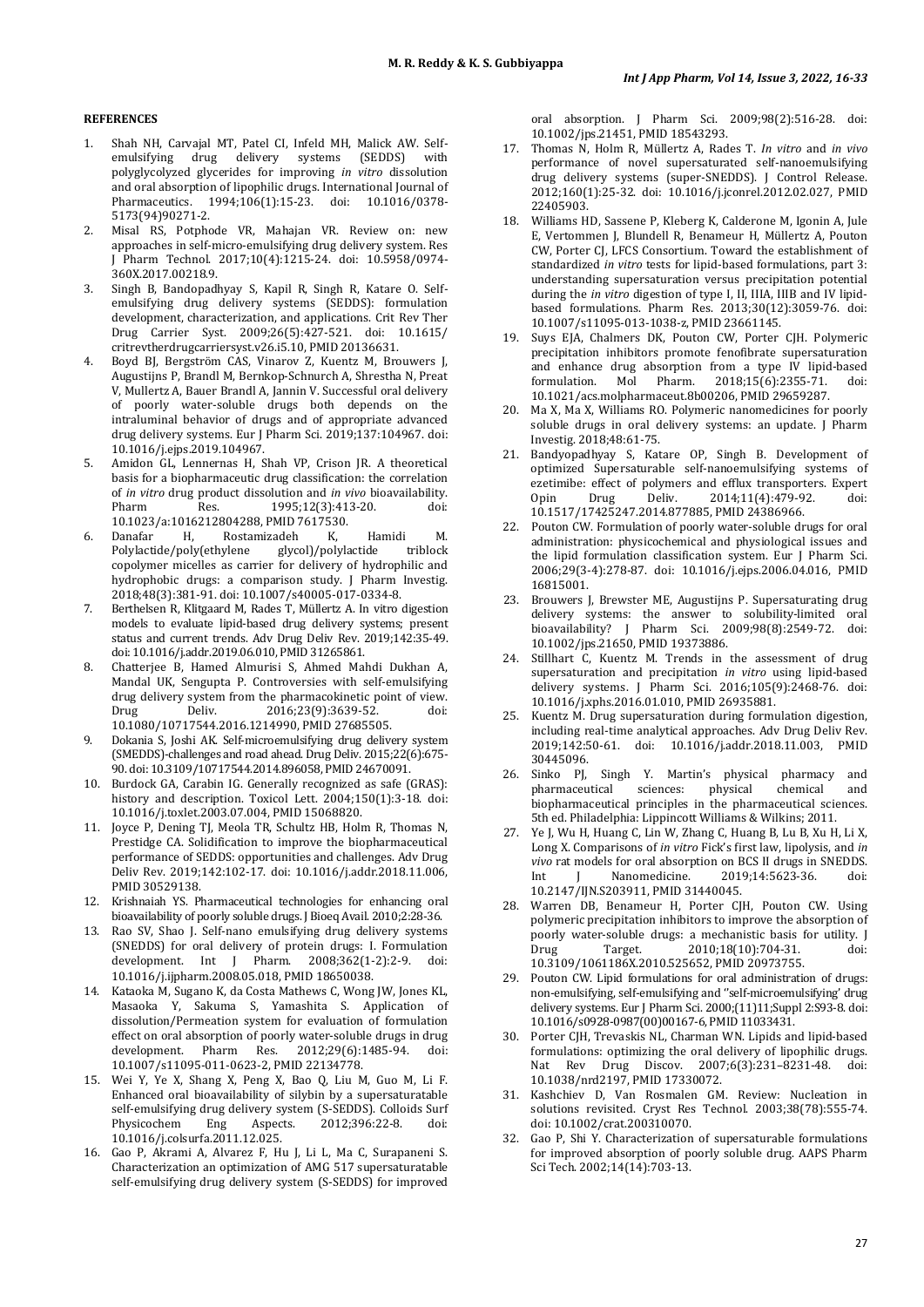- 33. Avdeef A. Absorption and drug development solubility, permeability and charge state. New York: Wiley- Interscience; 2003. p. 91-15.
- 34. Xu S, Dai WG. Drug precipitation inhibitors in supersaturable formulations. Int J Pharm. 2013;453(453):36-43. doi: [10.1016/j.ijpharm.2013.05.013,](https://doi.org/10.1016/j.ijpharm.2013.05.013) PMI[D 23680727.](https://www.ncbi.nlm.nih.gov/pubmed/23680727)
- 35. Taylor LS, Zhang GGZ. Physical chemistry of supersaturated solutions and implications for oral absorption. Adv Drug Deliv Rev. 2016;101(101):122-42. doi: [10.1016/j.addr.2016.03.006,](https://doi.org/10.1016/j.addr.2016.03.006)  PMI[D 27013254.](https://www.ncbi.nlm.nih.gov/pubmed/27013254)
- 36. Popov A, Schopf L, Bourassa J, Chen H. Enhanced pulmonary delivery of fluticasone propionate in rodents by mucuspenetrating nanoparticles. Int J Pharm. 2016;502(1-2):188-97. doi[: 10.1016/j.ijpharm.2016.02.031,](https://doi.org/10.1016/j.ijpharm.2016.02.031) PMI[D 26902722.](https://www.ncbi.nlm.nih.gov/pubmed/26902722)
- 37. Amin OM, Ammar A, Eladawy SA. Febuxostat loaded βcyclodextrin based nanosponge tablet: an *in vitro* and *in vivo* evaluation. J Pharm Investig. 2020;50(4):399-411. doi: [10.1007/s40005-019-00464-w.](https://doi.org/10.1007/s40005-019-00464-w)
- 38. Rodriíguez Hornedo N, Murphy D. Significance of controlling crystallization mechanisms and kinetics in pharmaceutical 1999;88(7):651-60. [10.1021/js980490h,](https://doi.org/10.1021/js980490h) PMI[D 10393562.](https://www.ncbi.nlm.nih.gov/pubmed/10393562)
- 39. Warren DB, Benameur H, Porter CJH, Pouton CVW. Using polymeric precipitation inhibitors to improve the absorption of poorly water-soluble drugs: a mechanistic basis for utility. J Drug Target. 2010;18(10):704-31. doi: [10.3109/1061186X.2010.525652,](https://doi.org/10.3109/1061186X.2010.525652) PMI[D 20973755.](https://www.ncbi.nlm.nih.gov/pubmed/20973755)
- 40. Da Costa Mathews C, Sugano K. Supersaturable formulations. Drug Deliv Syst. 2010;25(4):371-4. doi[: 10.2745/dds.25.371.](https://doi.org/10.2745/dds.25.371)
- 41. Chen ZQ, Liu Y, Zhao JH. Improved oral bioavailability of poorly<br>water-soluble indirubin by a sunersaturatable self $water$ -soluble indirubin by a supersaturatable microemulsifying drug delivery system. Int J Nanomedicine. 2012;7:1115-25.
- 42. Park H, Ha ES, Kim MS. Current status of supersaturable selfemulsifying drug delivery systems. Pharmaceutics. 2020;12(4):365. doi: [10.3390/pharmaceutics12040365,](https://doi.org/10.3390/pharmaceutics12040365) PMID [32316199.](https://www.ncbi.nlm.nih.gov/pubmed/32316199)
- 43. Niu B, Singh V, Zhou Y, Wu CY, Pan X, Wu CQuan G, Niu B, Singh V, Zhou Y, Wu CY, Pan X, Wu C. Supersaturable solid selfmicroemulsifying drug delivery system: precipitation inhibition and bioavailability enhancement. Int J Nanomed.icine. 2017;12:8801-11. doi[: 10.2147/IJN.S149717,](https://doi.org/10.2147/IJN.S149717) PMI[D 29263669.](https://www.ncbi.nlm.nih.gov/pubmed/29263669)
- 44. Bandyopadhyay S, Katare OP, Singh B. Development of optimized supersaturable self-nanoemulsifying systems of ezetimibe: effect of polymers and efflux transporters. Expert Opin Drug Deliv. 2014;11(4):479-92. doi: [10.1517/17425247.2014.877885,](https://doi.org/10.1517/17425247.2014.877885) PMID [24386966.](https://www.ncbi.nlm.nih.gov/pubmed/24386966)
- 45. Ujhelyi Z, Vecsernyés M, Feher P, Kosa D, Arany P, Nemes D, Sinka D, Vasvari G, Fenyvesi F, Varadi J, Bacskay I. Physicochemical characterization of self-emulsifying drug delivery systems. Drug Discov Today Technol. 2018;(27)27:81–-6. doi: [10.1016/j.ddtec.2018.06.005,](https://doi.org/10.1016/j.ddtec.2018.06.005) PMID [30103867.](https://www.ncbi.nlm.nih.gov/pubmed/30103867)
- 46. Patil P, Joshi P, Paradkar A. Effect of formulation variables on preparation and evaluation of gelled self-emulsifying drug delivery system (SEDDS) of ketoprofen. APS PharmSciTech. 2004;5(3):43–50e42. doi[: 10.1208/pt050342,](https://doi.org/10.1208/pt050342) PMI[D 15760075.](https://www.ncbi.nlm.nih.gov/pubmed/15760075)
- 47. Gershanik T, Benita S. Self-dispersing lipid formulations for improving oral absorption of lipophilic drugs. Eur J Pharm Biopharm, Elsevier B. V. Amsterdam, the Netherlands. 2000;50(1):179-88. doi: [10.1016/s0939-6411\(00\)00089-8,](https://doi.org/10.1016/s0939-6411(00)00089-8) PMID [10840200.](https://www.ncbi.nlm.nih.gov/pubmed/10840200)
- 48. Nazzal S, Smalyukh II, Lavrentovich OD, Khan MA. Preparation and *in vitro* characterization of a eutectic-based semisolid self-Nano emulsified drug delivery system (SNEDDS) of ubiquinone: mechanism and progress of emulsion formation. Int J Pharm. 2002;235(1-2):247-65. doi: [10.1016/s0378-](https://doi.org/10.1016/s0378-5173(02)00003-0) [5173\(02\)00003-0,](https://doi.org/10.1016/s0378-5173(02)00003-0) PMI[D 11879759.](https://www.ncbi.nlm.nih.gov/pubmed/11879759)
- 49. Ujhelyi Z, Vecsernyes M, Feher P, Kosa D, Arany P, Nemes D, Sinka D, Vasvari G, Fenyvesi F, Varadi J, Bacskay I. Physicochemical characterization of self-emulsifying drug delivery systems. Drug Discov Today Technol. 2018;27:81-6. doi: [10.1016/j.ddtec.2018.06.005,](https://doi.org/10.1016/j.ddtec.2018.06.005) PMID [30103867.](https://www.ncbi.nlm.nih.gov/pubmed/30103867)
- 50. Pouton CW, Charman WN. The potential of oily formulations for drug delivery to the gastrointestinal tract. Adv Drug Deliv Rev. 1997;25(1):1-2. doi[: 10.1016/S0169-409X\(96\)00486-3.](https://doi.org/10.1016/S0169-409X(96)00486-3)
- 51. Amala FK, Boby JG, Jeny S, Vinod B, Sunil C. A review on self emulsifying nanoemulsion. J Pharm Res. 2017;1(4): 1-17.
- Bolzinger Thevenin MA, Grossiord JL, Poelman Characterization of a sucrose ester microemulsion by freezefracture electron micrograph and small-angle neutron scattering experiments. Langmuir. 1999;15(7):2307-15. doi: [10.1021/la9804278.](https://doi.org/10.1021/la9804278)
- 53. Angell CA, Kadiyala RK, MacFarlane DR. Glass-forming microemulsions. J Phys Chem. 1984;88(20):4593-6. doi: [10.1021/j150664a031.](https://doi.org/10.1021/j150664a031)
- 54. Barker SA, Craig DQM, Taylor KMG, Hill RM. The study of liposomes by low-frequency dielectric spectroscopy. J Pharm Pharmacol Suppl. 1989;41:1.
- 55. Craig D. An investigation into the mechanisms of selfemulsification using particle size analysis and low-frequency dielectric spectroscopy. International Journal of Pharmaceutics. 1995;114(1):103-10. doi[: 10.1016/0378-5173\(94\)00222-Q.](https://doi.org/10.1016/0378-5173(94)00222-Q)
- 56. Gershanik T, Benita S. Self-dispersing lipid formulations for improving oral absorption of lipophilic drugs Elsevier BV. Amsterdam, The Netherlands. 2000;50:179-88.
- 57. Breitkreitz MC, Sabin GP, Polla G, Poppi RJ. Characterization of semi-solid self-emulsifying drug delivery systems (SEDDS) of atorvastatin calcium by Raman image spectroscopy and chemometrics. J Pharm Biomed Anal. 2013;73:3-12. doi: [10.1016/j.jpba.2012.03.054,](https://doi.org/10.1016/j.jpba.2012.03.054) PMI[D 22522036.](https://www.ncbi.nlm.nih.gov/pubmed/22522036)
- 58. Abdalla A, Mader K. Preparation and characterization of a selfemulsifying pellet formulation. Eur J Pharm Biopharm. 2007;66(2):220-6. doi: [10.1016/j.ejpb.2006.11.015,](https://doi.org/10.1016/j.ejpb.2006.11.015) PMID [17196807.](https://www.ncbi.nlm.nih.gov/pubmed/17196807)
- 59. Sonawale P, Patil A, Kamble A, Bhutkar M. Solubility enhancement of lipophilic drugs-solid self micro-emulsifying drug delivery system. Asian J Pharm Technol. 2016;6(3):155. doi[: 10.5958/2231-5713.2016.00022.2.](https://doi.org/10.5958/2231-5713.2016.00022.2)
- 60. Rahman MA, Hussain A, Hussain MS, Mirza MA, Iqbal Z. Role of excipients in the successful development of self-<br>emulsifying/microemulsifying drug delivery system emulsifying/microemulsifying (SEDDS/SMEDDS). Drug Dev Ind Pharm. 2013;39(1):1-19. doi: [10.3109/03639045.2012.660949,](https://doi.org/10.3109/03639045.2012.660949) PMI[D 22372916.](https://www.ncbi.nlm.nih.gov/pubmed/22372916)
- 61. Feeney OM, Crum MF, McEvoy CL, Trevaskis NL, Williams HD, Pouton CW, Charman WN, Bergström CAS, Porter CJH. 50 y of oral lipid-based formulations: Provenance, progress and future perspectives,. Adv Drug Deliv Rev.. 2016;101:167-94. doi: [10.1016/j.addr.2016.04.007,](https://doi.org/10.1016/j.addr.2016.04.007) PMI[D 27089810.](https://www.ncbi.nlm.nih.gov/pubmed/27089810)
- 62. Williams HD, Trevaskis NL, Yeap YY, Anby MU, Pouton CW, Porter CJH. Lipid-based formulations and drug supersaturation: harnessing the unique benefits of the lipid digestion/absorption pathway. Pharm Res. 2013;30(12):2976- 92. doi[: 10.1007/s11095-013-1126-0,](https://doi.org/10.1007/s11095-013-1126-0) PMI[D 23824582.](https://www.ncbi.nlm.nih.gov/pubmed/23824582)
- Stillhart C, Kuentz M. Trends in the assessment of drug supersaturation and precipitation *in vitro* using lipid-based delivery systems. J Pharm Sci. 2016;105(9):2468-76. doi: [10.1016/j.xphs.2016.01.010,](https://doi.org/10.1016/j.xphs.2016.01.010) PMI[D 26935881.](https://www.ncbi.nlm.nih.gov/pubmed/26935881)
- 64. Fatouros DG, Nielsen FS, Douroumis D, Hadjileontiadis LJ, Mullertz A. *In vitro*–*in vivo* correlations of self-emulsifying drug delivery systems combining the dynamic lipolysis model and neuro-fuzzy networks. Eur J Pharm Biopharm. 2008;69(3):887- 98. doi[: 10.1016/j.ejpb.2008.01.022,](https://doi.org/10.1016/j.ejpb.2008.01.022) PMI[D 18367386.](https://www.ncbi.nlm.nih.gov/pubmed/18367386)
- 65. Birru WA, Warren DB, Headey SJ, Benameur H, Porter CJH, Pouton CW, Chalmers DK. Computational models of the gastrointestinal Environment. 1. The effect of digestion on the phase behavior of intestinal fluids. Mol Pharm. 2017;14(3):566- 79. doi[: 10.1021/acs.molpharmaceut.6b00888,](https://doi.org/10.1021/acs.molpharmaceut.6b00888) PMI[D 28099023.](https://www.ncbi.nlm.nih.gov/pubmed/28099023)
- 66. Suys EJA, Warren DB, Porter CJH, Benameur H, Pouton CW, Chalmers DK. Computational models of the intestinal Environment. 3. The impact of cholesterol content and pH on mixed micelle colloids. Mol Pharm. 2017;14(11):3684-97. doi: [10.1021/acs.molpharmaceut.7b00446,](https://doi.org/10.1021/acs.molpharmaceut.7b00446) PMI[D 28980815.](https://www.ncbi.nlm.nih.gov/pubmed/28980815)
- 67. Mosgaard MD, Sassene PJ, Mu H, Rades T, Müllertz A. Highthroughput lipolysis in 96-well plates for rapid screening of lipid-based drug delivery systems. J Pharm Sci. 2017;106(4):1183-6. doi: [10.1016/j.xphs.2016.12.026,](https://doi.org/10.1016/j.xphs.2016.12.026) PMID [28057543.](https://www.ncbi.nlm.nih.gov/pubmed/28057543)
- 68. Mosgaard MD, Sassene P, Mu H, Rades T, Müllertz A. Development of a high-throughput *in vitro* intestinal lipolysis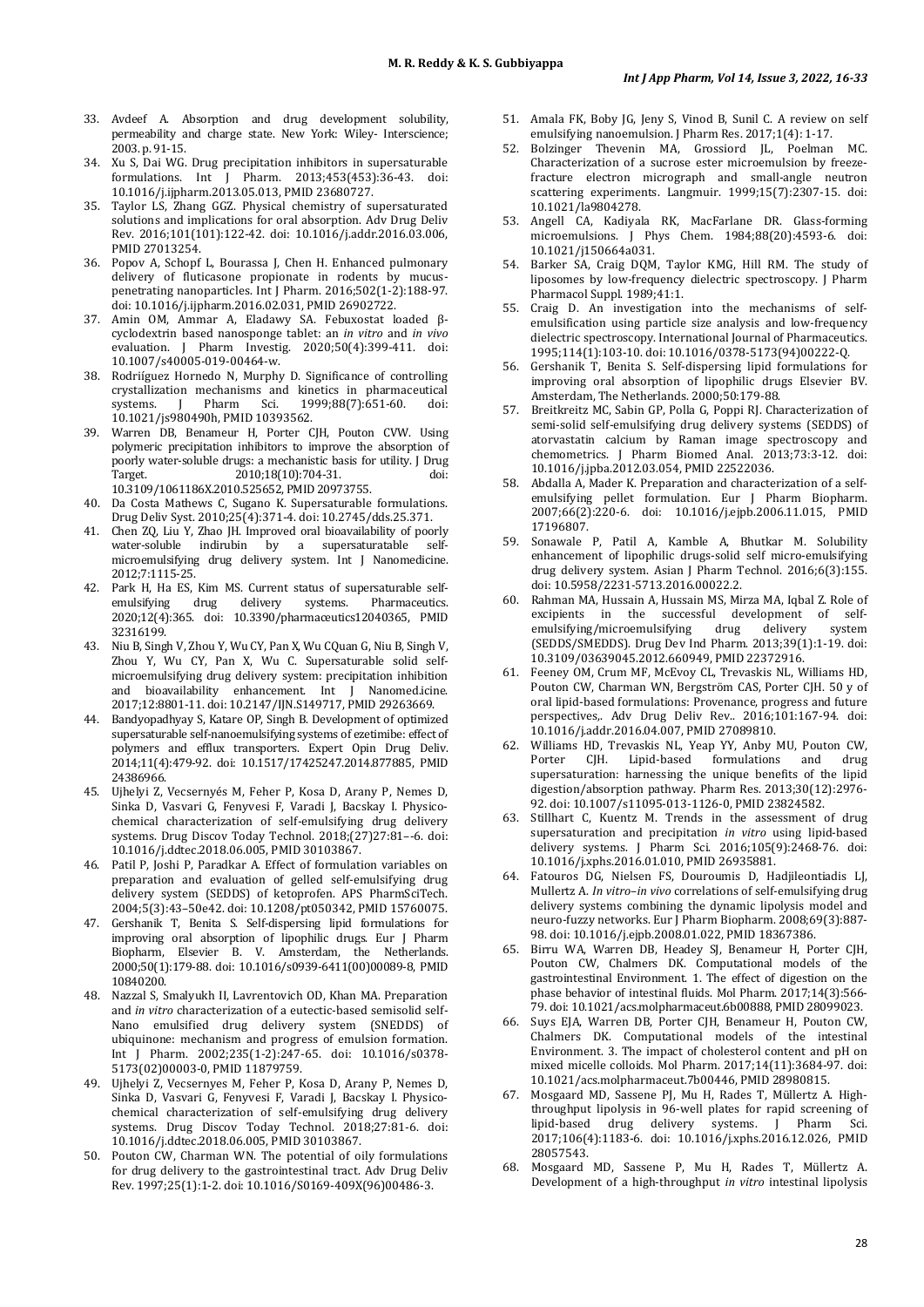model for rapid screening of lipid-based drug delivery systems.<br>Eur J Pharm Biopharm. 2015;94:493-500. doi: Biopharm. 2015;94:493-500. [10.1016/j.ejpb.2015.06.028,](https://doi.org/10.1016/j.ejpb.2015.06.028) PMI[D 26159837.](https://www.ncbi.nlm.nih.gov/pubmed/26159837)

- 69. Keemink J, Maartensson E, Bergstroom CAS. Lipolysispermeation setup for simultaneous study of digestion and absorption *in vitro*. Mol Pharm. 2019;16(3):921-30. doi: [10.1021/acs.molpharmaceut.8b00811,](https://doi.org/10.1021/acs.molpharmaceut.8b00811) PMI[D 30628771.](https://www.ncbi.nlm.nih.gov/pubmed/30628771)
- 70. Alskar LC, Parrow A, Keemink J, Johansson P, Abrahamsson B, Bergström CAS. Effect of lipids on absorption of carvedilol in dogs: is coadministration of lipids as efficient as a lipid-based formulation? J Control Release. 2019;304:90-100. doi: [10.1016/j.jconrel.2019.04.038,](https://doi.org/10.1016/j.jconrel.2019.04.038) PMI[D 31047962.](https://www.ncbi.nlm.nih.gov/pubmed/31047962)
- 71. Crum MF, Trevaskis NL, Williams HD, Pouton CW, Porter CJH. A new in vitro lipid digestion-*in vivo* absorption model to evaluate the mechanisms of drug absorption from lipid-based<br>formulations. Pharm Res. 2016;33(4):970-82. doi: formulations. Pharm Res. 2016;33(4):970-82. doi: [10.1007/s11095-015-1843-7,](https://doi.org/10.1007/s11095-015-1843-7) PMI[D 26703975.](https://www.ncbi.nlm.nih.gov/pubmed/26703975)
- 72. Nikolakakis I, Partheniadis I. Self-emulsifying granules and pellets: Composition and formation mechanisms for instant or<br>controlled release. Pharmaceutics. 2017:9(4):50. doi: controlled release. Pharmaceutics. 2017;9(4):50. [10.3390/pharmaceutics9040050,](https://doi.org/10.3390/pharmaceutics9040050) PMI[D 29099779.](https://www.ncbi.nlm.nih.gov/pubmed/29099779)
- 73. Tan A, Rao S, Prestidge CA. Transforming lipid-based oral drug delivery systems into solid dosage forms: an overview of solid carriers, physicochemical properties, and biopharmaceutical performance. Pharm Res. 2013;30(12):2993-3017. doi: [10.1007/s11095-013-1107-3,](https://doi.org/10.1007/s11095-013-1107-3) PMI[D 23775443.](https://www.ncbi.nlm.nih.gov/pubmed/23775443)
- 74. Warren DB, Benameur H, Porter CJ, Pouton CW. Using polymeric precipitation inhibitors to improve the absorption of poorly water-soluble drugs: A mechanistic basis for utility. J<br>Drug Target. 2010;18(10):704-31. doi: Drug Target. 2010;18(10):704-31. doi: [10.3109/1061186X.2010.525652,](https://doi.org/10.3109/1061186X.2010.525652) PMI[D 20973755.](https://www.ncbi.nlm.nih.gov/pubmed/20973755)
- 75. Kaur G, Chandel P, Hari Kumar SL. Formulation development of self-Nano emulsifying drug delivery system (SNEDDS) of celecoxib for improvement of oral bioavailability. oral bioavailability. Pharmacophore. 2013;4(4):120-5.
- 76. Yahaya ZS, Oyi AR, Allagh TS, Abdulsamad A. Development and characterization of self-nano emulsifying drug delivery system of ibuprofen. J Pharma Res Int. 2018;23(2):1-31. doi: [10.9734/JPRI/2018/43090.](https://doi.org/10.9734/JPRI/2018/43090)
- 77. Quan G, Niu B, Singh V, Zhou Y, Wu CY, Pan X, Wu C. Supersaturable solid self-micro emulsifying drug delivery<br>system: precipitation inhibition and bioavailability precipitation inhibition enhancement. Int J Nanomedicine. 2017;12(8801).
- 78. Dokania S, Joshi AK. Self-micro emulsifying drug delivery system (SMEDDS)-challenges and road ahead. Drug Deliv. 2015;22(6):675-90. doi: [10.3109/10717544.2014.896058,](https://doi.org/10.3109/10717544.2014.896058)  PMI[D 24670091.](https://www.ncbi.nlm.nih.gov/pubmed/24670091)
- 79. Chae GS, Lee JS, Kim SH, Seo KS, Kim MS, Lee HB, Khang G. Enhancement of the stability of BCNU using self-emulsifying drug delivery systems (SEDDS) and *in vitro* antitumor activity of selfemulsified BCNU-loaded PLGA wafer. Int J Pharm. 2005;301(1- 2):6-14. doi[: 10.1016/j.ijpharm.2005.03.034,](https://doi.org/10.1016/j.ijpharm.2005.03.034) PMI[D 16024190.](https://www.ncbi.nlm.nih.gov/pubmed/16024190)
- 80. Kim JY, Ku YS. Enhanced absorption of indomethacin after oral or rectal administration of a self-emulsifying system containing indomethacin to rats. Int J Pharm. 2000;194(1):81-9. doi: [10.1016/s0378-5173\(99\)00367-1,](https://doi.org/10.1016/s0378-5173(99)00367-1) PMI[D 10601687.](https://www.ncbi.nlm.nih.gov/pubmed/10601687)
- 81. Lee KH, Park C, Oh G, Park JB, Lee BJ. New blends of hydroxypropyl methylcellulose and gelucire 44/14: physical property and controlled release of drugs with different solubility. J Pharm Investig. 2018;48(3):313-21. doi: [10.1007/s40005-017-0322-z.](https://doi.org/10.1007/s40005-017-0322-z)
- 82. Dawaba HM, Dawaba AM. Development and evaluation of extended-release ciprofloxacin HCl ocular inserts employing natural and synthetic film-forming agents. J Pharm Investig. 2019;49(2):245-57. doi[: 10.1007/s40005-018-0400-x.](https://doi.org/10.1007/s40005-018-0400-x)
- 83. Hajjar B, Zier KI, Khalid N, Azarmi S, Lobenberg R. Evaluation of a micro emulsion-based gel formulation for topical drug delivery of diclofenac sodium. I Pharm Investig. 2018;48(3):351-62. doi[: 10.1007/s40005-017-0327-7.](https://doi.org/10.1007/s40005-017-0327-7)
- 84. Singh D, Bedi N, Tiwary AK. Enhancing solubility of poorly aqueous soluble drugs: critical appraisal of techniques. J Pharm Investig. 2018;48(5):509-6. doi[: 10.1007/s40005-017-0357-1.](https://doi.org/10.1007/s40005-017-0357-1)
- 85. Tan A, Rao S, Prestidge CA. Transforming lipid-based oral drug delivery systems into solid dosage forms: an overview of solid

carriers, physicochemical properties, and biopharmaceutical performance. Pharm Res. 2013;30(12):2993-3017. doi: [10.1007/s11095-013-1107-3,](https://doi.org/10.1007/s11095-013-1107-3) PMI[D 23775443.](https://www.ncbi.nlm.nih.gov/pubmed/23775443)

- 86. Anton N, Vandamme TF. The universality of low-energy nanoemulsification. Int J Pharm. 2009;377(1-2):142-7. doi: [10.1016/j.ijpharm.2009.05.014,](https://doi.org/10.1016/j.ijpharm.2009.05.014) PMI[D 19454306.](https://www.ncbi.nlm.nih.gov/pubmed/19454306)
- 87. Sadurní N, Solans C, Azemar N, Garcia-Celma MJ. Studies on the formation of  $0/W$  nano-emulsions by low-energy<br>emulsification methods suitable for pharmaceutical emulsification methods suitable for applications. Eur J Pharm Sci. 2005;26(5):438-45. doi: [10.1016/j.ejps.2005.08.001,](https://doi.org/10.1016/j.ejps.2005.08.001) PMI[D 16153811.](https://www.ncbi.nlm.nih.gov/pubmed/16153811)
- 88. Porter CJ, Trevaskis NL, Charman WN. Lipids and lipid-based formulations: Ooptimizing the oral delivery of lipophilic drugs.<br>Nat Rev Drug Discov. 2007;6(3):231-48. doi: 2007;6(3):231-48. [10.1038/nrd2197,](https://doi.org/10.1038/nrd2197) PMI[D 17330072.](https://www.ncbi.nlm.nih.gov/pubmed/17330072)
- 89. Gade AV, Salunkhe KS, Chaudhari SR, Gadge PB, Dighe GS, Amit Asati A. Review on, self-micro emulsifying drug delivery system. Am J Pharm Tech Res. 2015;5(1):51-66.
- 90. Pallavi M, Nigade SL, Patil Shradha S, Tiwari. Self-emulsifying drug delivery system (SEDDS)-a review. Int J Pharm Biol Sci. 2012;2(2):42-52.
- 91. Biradar SV, Dhumal RS, Paradkar AR. Rheological Iinvestigation of Sself-emulsification process: effect of co-surfactant. J Pharm Pharm Sci. 2009;12(2):164-74. doi: [10.18433/j3qc7x,](https://doi.org/10.18433/j3qc7x) PMID [19732494.](https://www.ncbi.nlm.nih.gov/pubmed/19732494)
- 92. Do Thi TD, Van Speybroeck M, Barillaro V, Martens J, Annaert P, Augustijns P, Van Humbeeck J, Vermant J, Van den Mooter G. Formulate-ability of ten compounds with different physicochemical profiles in SMEDDS. Eur J Pharm Sci. 2009;38(5):479-88. doi: [10.1016/j.ejps.2009.09.012,](https://doi.org/10.1016/j.ejps.2009.09.012) PMID [19782131.](https://www.ncbi.nlm.nih.gov/pubmed/19782131)
- 93. Gao P, Shi Y. Characterization of supersaturatable formulations for improved absorption of poorly soluble drugs. AAPS J. 2012;14(4):703-13. doi: [10.1208/s12248-012-9389-7,](https://doi.org/10.1208/s12248-012-9389-7) PMID [22798021.](https://www.ncbi.nlm.nih.gov/pubmed/22798021)
- 94. Mu H, Holm R, Mullertz A. Lipid-based formulations for oral administration of poorly water-soluble drugs. Int J Pharm. 2013;453(1):215-24. doi: [10.1016/j.ijpharm.2013.03.054,](https://doi.org/10.1016/j.ijpharm.2013.03.054)  PMI[D 23578826.](https://www.ncbi.nlm.nih.gov/pubmed/23578826)
- 95. Li P, Hynes SR, Haefele TF, Pudipeddi M, Royce AE, Serajuddin AT. Development of clinical dosage forms for a poorly watersoluble drug II: Formulation and characterization of a novel solid microemulsion preconcentrate system for oral delivery of a poorly water-soluble drug. J Pharm Sci. 2009;98(5):1750-64. doi[: 10.1002/jps.21547,](https://doi.org/10.1002/jps.21547) PMI[D 18781639.](https://www.ncbi.nlm.nih.gov/pubmed/18781639)
- 96. Serajuddin A, Li P, Haefele T. Development of lipid-based drug delivery systems for poorly water-soluble drugs as viable oral dosage forms-present status and future prospects. Am Pharm Rev. 2008;11:34-42.
- 97. Chen ZQ, Liu Y, Zhao JH, Wang L, Feng NP. Improved oral bioavailability of poorly water-soluble indirubin by a supersaturatable self-micro emulsifying drug delivery system.<br>International I Nanomedicine. 2012:7:1115-25. doi: International J Nanomedicine. 2012;7:1115-25. [10.2147/IJN.S28761,](https://doi.org/10.2147/IJN.S28761) PMI[D 22403491.](https://www.ncbi.nlm.nih.gov/pubmed/22403491)
- 98. Bevernage J, Hens B, Brouwers J, Tack J, Annaert P, Augustijns P. Supersaturation in human gastric fluids. Eur J Pharm Biopharm. 2012;81(1):184-9. doi: [10.1016/j.ejpb.2012.01.017,](https://doi.org/10.1016/j.ejpb.2012.01.017)  PMI[D 22342777.](https://www.ncbi.nlm.nih.gov/pubmed/22342777)
- 99. Miller DA, DiNunzio JC, Yang W, McGinity JW, Williams RO. Enhanced in vivo absorption of itraconazole via stabilization of supersaturation following acidic-to-neutral pH transition. Drug<br>Dev Ind Pharm. 2008:34(8):890-902. doi: 2008;34(8):890-902. [10.1080/03639040801929273,](https://doi.org/10.1080/03639040801929273) PMI[D 18608468.](https://www.ncbi.nlm.nih.gov/pubmed/18608468)
- 100. Ilevbare GA, Liu H, Edgar KJ, Taylor LS. Understanding polymer properties important for crystal growth inhibition—impact of chemically diverse polymers on solution crystal growth of ritonavir. Cryst Growth Des. 2012;12(6):3133-43. doi: [10.1021/cg300325p.](https://doi.org/10.1021/cg300325p)
- 101. Xie S, Poornachary SK, Chow PS, Tan RBH. Direct precipitation of micronsize salbutamol sulfate: new insights into the action of surfactants and polymeric additives. Cryst Growth Des. 2008;10(8):3363-70.
- 102. Plaizier Vercammen JA. Interaction of povidone with aromatic compounds IV: effects of macromolecule molecular weight,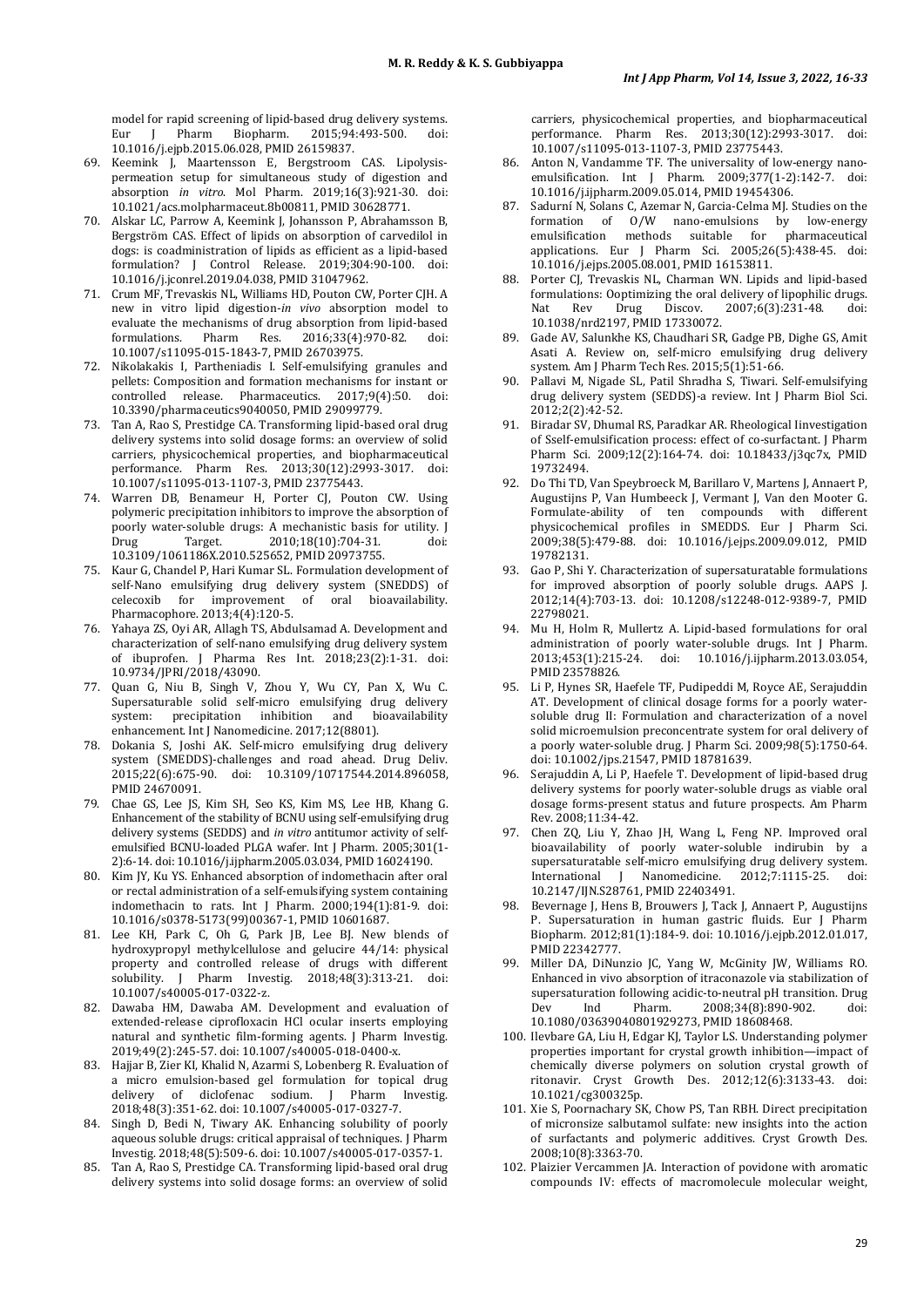solvent dielectric constant, and ligand solubility on complex formation. 1983;72(9):1042-4. [10.1002/jps.2600720920,](https://doi.org/10.1002/jps.2600720920) PMI[D 6631691.](https://www.ncbi.nlm.nih.gov/pubmed/6631691)

- 103. Garekani HA, Ford JL, Rubinstein MH, Rajabi-Siahboomi AR. Highly compressible paracetamol: I: crystallization and characterization. Int J Pharm. 2000;208(1-2):87-99. doi: [10.1016/s0378-5173\(00\)00550-0,](https://doi.org/10.1016/s0378-5173(00)00550-0) PMI[D 11064214.](https://www.ncbi.nlm.nih.gov/pubmed/11064214)
- 104. Palmelund H, Madsen CM, Plum J, Mullertz A, Rades T. Studying the propensity of compounds to supersaturate: a practical and broadly applicable approach. J Pharm Sci. 2016;105(10):3021- 9. doi[: 10.1016/j.xphs.2016.06.016,](https://doi.org/10.1016/j.xphs.2016.06.016) PMI[D 27488902.](https://www.ncbi.nlm.nih.gov/pubmed/27488902)
- 105. Friesen DT, Shanker R, Crew M, Smithey DT, Curatolo WJ, Nightingale JA. Hydroxypropyl methylcellulose acetate succinatebased spray-dried dispersions: an overview. Mol Pharm. 2008;5(6):1003-19. doi[: 10.1021/mp8000793,](https://doi.org/10.1021/mp8000793) PMI[D 19040386.](https://www.ncbi.nlm.nih.gov/pubmed/19040386)
- 106. Overhoff KA, McConville JT, Yang W, Johnston KP, Peters JI, Williams RO. Effect of stabilizer on the maximum degree and extent of supersaturation and oral absorption of tacrolimus made by ultra-rapid freezing. Pharm Res. 2008;25(1):167-75. doi[: 10.1007/s11095-007-9417-y,](https://doi.org/10.1007/s11095-007-9417-y) PMI[D 17968635.](https://www.ncbi.nlm.nih.gov/pubmed/17968635)
- 107. Rodriguez CH, Scamehorn JF. Kinetics of precipitation of surfactants. II. Anionic surfactant mixtures. J Surfact Deterg. 2001;4(1):15-26. doi[: 10.1007/s11743-001-0156-6.](https://doi.org/10.1007/s11743-001-0156-6)
- 108. Dai WG, Dong LC, Li S, Deng ZY. Combination of pluronic/vitamin E TPGS as a potential inhibitor of drug precipitation. Int J Pharm. 2008;355(1-2):31-7. doi: [10.1016/j.ijpharm.2007.12.015,](https://doi.org/10.1016/j.ijpharm.2007.12.015) PMI[D 18299178.](https://www.ncbi.nlm.nih.gov/pubmed/18299178)
- 109. Loftsson T, Vogensen SB, Brewster ME, Konraodsdottir F. Effects of cyclodextrins on drug delivery through biological membranes. J Pharm Sci. 2007;96(10):2532-46. doi: [10.1002/jps.20992,](https://doi.org/10.1002/jps.20992) PMI[D 17630644.](https://www.ncbi.nlm.nih.gov/pubmed/17630644)
- 110. Dash RN, Mohammed H, Humaira T. Design, optimization, and evaluation of ezetimibe solid supersaturatable self-nano emulsifying drug delivery for enhanced solubility and dissolution. J Pharma Investig. 2016 Apr 1;46(2):153-68. doi: [10.1007/s40005-015-0225-9.](https://doi.org/10.1007/s40005-015-0225-9)
- 111. Shanmugam S, Baskaran R, Balakrishnan P, Thapa P, Yong CS, Yoo BK. Solid self-nanoemulsifying drug delivery system (S-SNEDDS) containing phosphatidylcholine for enhanced bioavailability of highly lipophilic bioactive carotenoid lutein.<br>Eur I Pharma Biopharma. 2011:79(2):250-7. doi: Pharma Biopharma. 2011;79(2):250-7. [10.1016/j.ejpb.2011.04.012,](https://doi.org/10.1016/j.ejpb.2011.04.012) PMI[D 21550401.](https://www.ncbi.nlm.nih.gov/pubmed/21550401)
- 112. Seo YG, Kim DW, Yousaf AM, Park JH, Chang PS, Baek HH, Lim SJ, Kim JO, Yong CS, Choi HG. Solid self-nanoemulsifying drug delivery system (SNEDDS) for enhanced oral bioavailability of poorly watersoluble tacrolimus: physicochemical characterization and pharmacokinetics. J Microencapsul. 2015;32(5):503-10. doi: [10.3109/02652048.2015.1057252,](https://doi.org/10.3109/02652048.2015.1057252) PMI[D 26079598.](https://www.ncbi.nlm.nih.gov/pubmed/26079598)
- 113. Yeom DW, Chae BR, Kim JH, Chae JS, Shin DJ, Kim CH, Kim SR, Choi JH, Song SH, Oh D, Sohn SI, Choi YW. Solid formulation of a supersaturable self-microemulsifying drug delivery system for valsartan with improved dissolution and bioavailability.<br>Oncotarget. 2017:8(55):94297-316. doi: 2017;8(55):94297-316. [10.18632/oncotarget.21691,](https://doi.org/10.18632/oncotarget.21691) PMI[D 29212229.](https://www.ncbi.nlm.nih.gov/pubmed/29212229)
- 114. Date AA, Nagarsenker MS. Design and evaluation of selfnanoemulsifying drug delivery systems (SNEDDS) for cefpodoxime proxetil. Int J Pharm. 2007;329(1-2):166-72. doi: [10.1016/j.ijpharm.2006.08.038,](https://doi.org/10.1016/j.ijpharm.2006.08.038) PMI[D 17010543.](https://www.ncbi.nlm.nih.gov/pubmed/17010543)
- 115. Wang L, Dong J, Chen J, Eastoe J, Li X. Design and optimization of a new self-nanoemulsifying drug delivery system. J Colloid Interface Sci. 2009;330(2):443-8. doi: 2009;330(2):443-8. [10.1016/j.jcis.2008.10.077,](https://doi.org/10.1016/j.jcis.2008.10.077) PMI[D 19038395.](https://www.ncbi.nlm.nih.gov/pubmed/19038395)
- 116. Rege BD, Kao JPY, Polli JE. Effects of nonionic surfactants on membrane transporters in caco-2 cell monolayers. Eur J Pharm Sci. 2002;16(4-5):237-46. doi: [10.1016/s0928-0987\(02\)00055-](https://doi.org/10.1016/s0928-0987(02)00055-6) [6,](https://doi.org/10.1016/s0928-0987(02)00055-6) PMI[D 12208453.](https://www.ncbi.nlm.nih.gov/pubmed/12208453)
- 117. Dixit RP, Nagarsenker MS. Formulation and in vivo evaluation of self-nanoemulsifying granules for oral delivery of a combination of ezetimibe and simvastatin. Drug Dev Ind Pharm.<br>2008;34(12):1285-96. doi: 10.1080/03639040802071570, 2008;34(12):1285-96. doi: [10.1080/03639040802071570,](https://doi.org/10.1080/03639040802071570)  PMI[D 18720144.](https://www.ncbi.nlm.nih.gov/pubmed/18720144)
- 118. Srikanth Reddy S, Suresh Gande S. A comprehensive review on self-nano emulsifying drug delivery systems: advancements and applications. Int J Pharm Sci and Drug Res. 2020;12(5):1-8.
- 119. Yamashita K, Nakate T, Okimoto K, Ohike A, Tokunaga Y, Ibuki R, Higaki K, Kimura T. Establishment of new preparation method for solid dispersion formulation of tacrolimus. Int J<br>Pharm. 2003;267(1-2):79-91. doi: Pharm. 2003;267(1-2):79-91. doi: [10.1016/j.ijpharm.2003.07.010,](https://doi.org/10.1016/j.ijpharm.2003.07.010) PMI[D 14602386.](https://www.ncbi.nlm.nih.gov/pubmed/14602386)
- 120. Zhang N, Zhang W, Jin Y, Quan DQ. Studies on preparation of carbamazepine (CBZ) supersaturate self-micro emulsifying (S-SMEDDS) formulation and relative bioavailability in beagle<br>dogs. Pharm Dev Technol. 2011;16(4):415-21. doi: Technol. 2011;16(4):415-21. doi: [10.3109/10837451003774419,](https://doi.org/10.3109/10837451003774419) PMI[D 20433250.](https://www.ncbi.nlm.nih.gov/pubmed/20433250)
- 121. Tajarobi F, Larsson A, Matic H, Abrahmsen-Alami S. The influence of crystallization inhibition of HPMC and HPMCAS on model substance dissolution and release in swellable matrix tablets. Eur J Pharm Biopharm. 2011;78(1):125-33. doi: [10.1016/j.ejpb.2010.11.020,](https://doi.org/10.1016/j.ejpb.2010.11.020) PMI[D 21168491.](https://www.ncbi.nlm.nih.gov/pubmed/21168491)
- 122. Tian F, Saville DJ, Gordon KC, Strachan CJ, Zeitler JA, Sandler N, Rades T. The influence of various excipients on the conversion kinetics of carbamazepine polymorphs in aqueous suspension.<br>I Pharm Pharmacol. 2007:59(2):193-20193-201. doi: Pharm Pharmacol. 2007;59(2):193-20193-201. [10.1211/jpp.59.2.0006,](https://doi.org/10.1211/jpp.59.2.0006) PMI[D 17270073.](https://www.ncbi.nlm.nih.gov/pubmed/17270073)
- 123. Chauhan H, Hui-Gu C, Atef E. Correlating the behavior of polymers in solution as precipitation inhibitor to its amorphous stabilization ability in solid dispersions. J Pharm Sci. 2013;102(6):1924-35. doi: [10.1002/jps.23539,](https://doi.org/10.1002/jps.23539) PMID [23580406.](https://www.ncbi.nlm.nih.gov/pubmed/23580406)
- 124. Curatolo W, Nightingale JA, Herbig SM. Utility of hydroxypropylmethylcellulose acetate succinate (HPMCAS) for initiation and maintenance of drug supersaturation in the GI milieu. Pharm Res. 2009;26(6):1419-31. doi: [10.1007/s11095-](https://doi.org/10.1007/s11095-009-9852-z) [009-9852-z,](https://doi.org/10.1007/s11095-009-9852-z) PMI[D 19277850.](https://www.ncbi.nlm.nih.gov/pubmed/19277850)
- 125. Bi M, Kyad A, Kiang YH, Alvarez Nunez F, Alvarez F. Enhancing and sustaining AMG 009 dissolution from a matrix tablet via microenvironmental pH modulation and supersaturation. AAPS PharmSciTech. 2011;12(4):1157-62. doi: [10.1208/s12249-](https://doi.org/10.1208/s12249-011-9679-x) [011-9679-x,](https://doi.org/10.1208/s12249-011-9679-x) PMI[D 21913050.](https://www.ncbi.nlm.nih.gov/pubmed/21913050)
- 126. Brewster ME, Vandecruys R, Peeters J, Neeskens P, Verreck G, Loftsson T. Comparative interaction of 2-hydroxypropyl-βcyclodextrin and sulfobutylether-β-cyclodextrin itraconazole: phase-solubility behavior and stabilization of supersaturated drug solutions. Eur J Pharm Sci. 2008;34(2- 3):94-103. doi[: 10.1016/j.ejps.2008.02.007,](https://doi.org/10.1016/j.ejps.2008.02.007) PMI[D 18420390.](https://www.ncbi.nlm.nih.gov/pubmed/18420390)
- 127. Muthu MS, Feng SS. Pharmaceutical stability aspects of nanomedicines. Nanomedicine (Lond). 2009;4(8):857-60. doi: [10.2217/nnm.09.75,](https://doi.org/10.2217/nnm.09.75) PMI[D 19958220.](https://www.ncbi.nlm.nih.gov/pubmed/19958220)
- 128. Wang X, Jiang S, Wang X, Liao J, Yin Z. Preparation and evaluation of nnattokinase-loaded self-double-emulsifying drug delivery system. Asian J Pharm Sci. 2015;10(5):386-95. doi: [10.1016/j.ajps.2015.04.005.](https://doi.org/10.1016/j.ajps.2015.04.005)
- 129. Shima M, Tanaka M, Fujii T, Egawa K, Kimura Y, Adachi S, Matsuno R. Oral administration of insulin included in fine W/O/W emulsions to rats. Food Hydrocoll. 2006;20(4):523-31. doi[: 10.1016/j.foodhyd.2005.05.002.](https://doi.org/10.1016/j.foodhyd.2005.05.002)
- 130. Hoormann K, Zimmer A. Drug delivery and drug targeting with parenteral lipid nanoemulsions- A review. J Control Release. 2016;223:85-98. doi: [10.1016/j.jconrel.2015.12.016,](https://doi.org/10.1016/j.jconrel.2015.12.016) PMID [26699427.](https://www.ncbi.nlm.nih.gov/pubmed/26699427)
- 131. Nikonenko B, Reddy VM, Bogatcheva E, Protopopova M, Einck L, Nacy CA. Therapeutic efficacy of SQ641-NE against mycobacterium tuberculosis mycobacterium tuberculosis. Antimicrob Agents Chemother. 2014;58(1):587-9. doi: [10.1128/AAC.01254-13,](https://doi.org/10.1128/AAC.01254-13) PMI[D 24145521.](https://www.ncbi.nlm.nih.gov/pubmed/24145521)
- 132. Hunter AC, Elsom J, Wibroe PP, Moghimi SM. Polymeric particulate technologies for oral drug delivery and targeting: a pathophysio-logicalpathophysiological perspective. Nanomedicine: Nanotechnology Biology 2012;(8)8:S5-20S5-S20. doi[: 10.1016/j.nano.2012.07.005.](https://doi.org/10.1016/j.nano.2012.07.005)
- 133. Siena S, Doebele RC, Shaw AT, Karapetis CS, Tan DS, Cho BC, Kim D, Ahn M, Krebs M, Goto K, Garrido Lopez P, Farago AF, Loong HHF, Tosi D, Barve MA, Simmons BP, Ye C, Eng S, Drilon AE. Efficacy of entrectinib in patients (PTS) with solid tumors and central nervous system (CNS) metastases: integrated analysis from three clinical trials. J Clin Oncol.<br>2019:(37137/15 Suppl):3017<br>doi: 2019;(37)37(15 Suppl):3017. [10.1200/JCO.2019.37.15\\_suppl.3017.](https://doi.org/10.1200/JCO.2019.37.15_suppl.3017)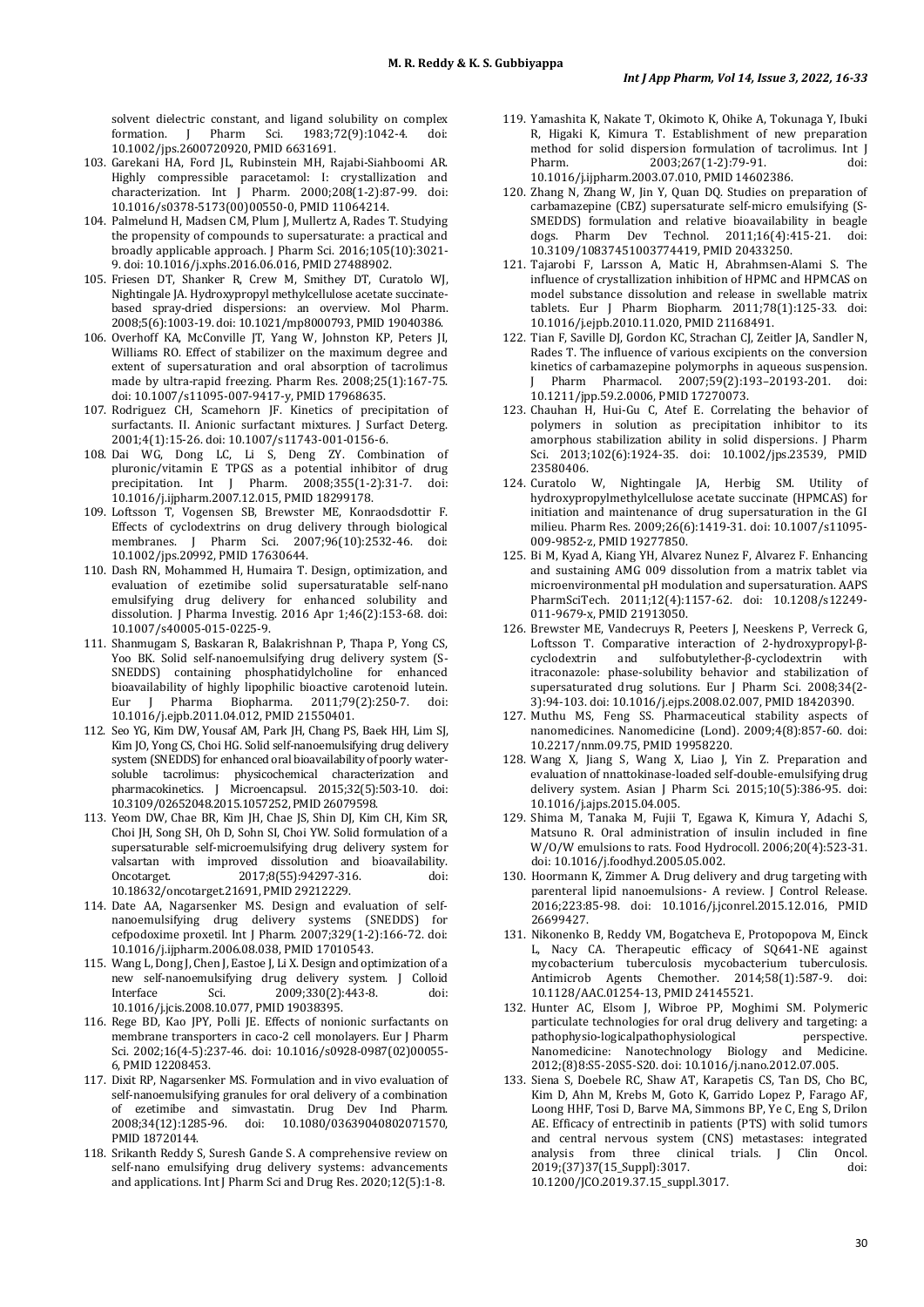- 134. Merz V, Zecchetto C, Melisi D. Pemigatinib, A potent inhibitor of FGFRs for the treatment of cholangiocarcinoma. Future Oncol. 2021;17(4):389-402. doi: [10.2217/fon-2020-0726,](https://doi.org/10.2217/fon-2020-0726) PMID [33034201.](https://www.ncbi.nlm.nih.gov/pubmed/33034201)
- 135. Hoy SM. Pemigatinib: first approval. Drugs. 2020;80(9):923-9. doi[: 10.1007/s40265-020-01330-y,](https://doi.org/10.1007/s40265-020-01330-y) PMI[D 32472305.](https://www.ncbi.nlm.nih.gov/pubmed/32472305)
- 136. Abou-Alfa GK, Sahai V, Hollebecque A, Vaccaro G, Melisi D, Al-Rajabi R, Paulson AS, Borad MJ, Gallinson D, Murphy AG, Oh DY, Dotan E, Catenacci DV, Van Cutsem E, Ji T, Lihou CF, Zhen H, Féliz L, Vogel A. Pemigatinib for previously treated, locally advanced or metastatic cholangiocarcinoma: A multicentre, open-label, phase 2 study. Lancet Oncol. 2020;21(5):671-84. doi[: 10.1016/S1470-2045\(20\)30109-1,](https://doi.org/10.1016/S1470-2045(20)30109-1) PMI[D 32203698.](https://www.ncbi.nlm.nih.gov/pubmed/32203698)
- 137. Romero D. Benefit from pemigatinib in cholangiocarcinoma. Nat Rev Clin Oncol. 2020;17(6):337. doi[: 10.1038/s41571-020-](https://doi.org/10.1038/s41571-020-0369-z) [0369-z,](https://doi.org/10.1038/s41571-020-0369-z) PMI[D 32300194.](https://www.ncbi.nlm.nih.gov/pubmed/32300194)
- 138. Singh G, Pai RS. *In vitro* and *in vivo* performance of supersaturable self-nanoemulsifying system of transresveratrol. Artif Cells Nanomed Biotechnol. 2016;44(2):510-6. doi[: 10.3109/21691401.2014.966192,](https://doi.org/10.3109/21691401.2014.966192) PMI[D 25331709.](https://www.ncbi.nlm.nih.gov/pubmed/25331709)
- 139. Tung NT, Tran CS, Nguyen HA, Nguyen TD, Chi SC, Pham DV, Bui QD, Ho XH. Formulation and biopharmaceutical evaluation of supersaturatable self-nanoemulsifying drug delivery systems containing silymarin. Int J Pharm. 2019;555:63-76. doi: [10.1016/j.ijpharm.2018.11.036,](https://doi.org/10.1016/j.ijpharm.2018.11.036) PMI[D 30448315.](https://www.ncbi.nlm.nih.gov/pubmed/30448315)
- 140. Lee DR, Ho MJ, Jung HJ, Cho HR, Park JS, Yoon SH, Choi YS, Choi YW, Oh CH, Kang MJ. Enhanced dissolution and oral absorption of tacrolimus by supersaturable self-emulsifying drug delivery system. Int J Nanomed.icine. 2016;11:1109-17. doi: [10.2147/IJN.S102991,](https://doi.org/10.2147/IJN.S102991) PMI[D 27051286.](https://www.ncbi.nlm.nih.gov/pubmed/27051286)
- 141. Shin DJ, Chae BR, Goo YT, Yoon HY, Kim CH, Sohn SI, Oh D, Lee A, Song SH, Choi YW. Improved dissolution and oral bioavailability of valsartan using a solidified supersaturable self-microemulsifying drug delivery system containing gelucire® 44/14/14. Pharmaceutics. 2019;(11)11(2):58. doi: [10.3390/pharmaceutics11020058,](https://doi.org/10.3390/pharmaceutics11020058) PMI[D 30708963.](https://www.ncbi.nlm.nih.gov/pubmed/30708963)
- 142. Kim MS, Ha ES, Choo GH, Baek IH. Preparation and *in vivo* evaluation of a dutasteride-loaded solid-supersaturatable selfmicroemulsifying drug delivery system. Int J Mol Sci. 2015;16(5):10821-33. doi: [10.3390/ijms160510821,](https://doi.org/10.3390/ijms160510821) PMID [25984604.](https://www.ncbi.nlm.nih.gov/pubmed/25984604)
- 143. Lee DH, Yeom DW, Song YS, Cho HR, Choi YS, Kang MJ, Choi YW. Improved oral absorption of dutasteride via Soluplus®-based supersaturable self-emulsifying drug delivery system (S-<br>SEDDS). Int J Pharm. 2015;478(1):341-7. doi: SEDDS). Int J Pharm. 2015;478(1):341-7. doi: [10.1016/j.ijpharm.2014.11.060,](https://doi.org/10.1016/j.ijpharm.2014.11.060) PMI[D 25437113.](https://www.ncbi.nlm.nih.gov/pubmed/25437113)
- 144. Zheng D, Lv C, Sun X, Wang J, Zhao Z. Preparation of a supersaturatable self-microemulsion as drug delivery system for ellagic acid and evaluation of its antioxidant activities. J<br>Drug – Deliv – Sci – Technol. – 2019:53. – doi: Drug Deliv Sci Technol. 2019;53. doi: [10.1016/j.jddst.2019.101209.](https://doi.org/10.1016/j.jddst.2019.101209)
- 145. Jaisamut P, Wiwattanawongsa K, Graidist P, Sangsen Y, Wiwattanapatapee R. Enhanced oral bioavailability of curcumin using a supersaturatable self-microemulsifying system incorporating a hydrophilic polymer; *in vitro* and *in vivo* investigations. APS PharmSciTech. 2018;19(2):730-40. doi: [10.1208/s12249-017-0857-3,](https://doi.org/10.1208/s12249-017-0857-3) PMI[D 28975598.](https://www.ncbi.nlm.nih.gov/pubmed/28975598)
- 146. Lee DR, Ho MJ, Choi YW, Kang MJ. A polyvinylpyrrolidonebased supersaturable self-emulsifying drug delivery system for enhanced dissolution of cyclosporine a. Polymers. 2017;9(4):124. doi[: 10.3390/polym9040124,](https://doi.org/10.3390/polym9040124) PMI[D 30970802.](https://www.ncbi.nlm.nih.gov/pubmed/30970802)
- 147. Anby MU, Williams HD, McIntosh M, Benameur H, Edwards GA, Pouton CW, Porter CJ. Lipid digestion as a trigger for supersaturation: evaluation of the impact of supersaturation stabilization on the in vitro and in vivo performance of selfemulsifying drug delivery systems. Mol Pharm. 2012;9(7):2063-79. doi[: 10.1021/mp300164u,](https://doi.org/10.1021/mp300164u) PMI[D 22656917.](https://www.ncbi.nlm.nih.gov/pubmed/22656917)
- 148. Chen Y, Chen C, Zheng J, Chen Z, Shi Q, Liu H. Development of a solid supersaturatable self-emulsifying drug delivery system of docetaxel with improved dissolution and bioavailability. Biol Pharm Bull. 2011;34(2):278-86. doi: [10.1248/bpb.34.278,](https://doi.org/10.1248/bpb.34.278)  PMI[D 21415541.](https://www.ncbi.nlm.nih.gov/pubmed/21415541)
- 149. Baek Ih B, Ha ES, Yoo JW, Jung Y, Kim MS. Design of a gelatin microparticle containing self-microemulsifying formulation for

enhanced oral bioavailability of dutasteride. Drug Des Dev Ther. 2015;9:323.

- 150. Shi Y, Gao P, Gong Y, Ping H. Application of a biphasic test for characterization of *in vitro* drug release of immediate release formulations of celecoxib and its relevance to *in vivo* 2010;7(5):1458-65. [10.1021/mp100114a,](https://doi.org/10.1021/mp100114a) PMI[D 20704265.](https://www.ncbi.nlm.nih.gov/pubmed/20704265)
- 151. Chavan RB, Modi SR, Bansal AK. Role of solid carriers in pharmaceutical performance of solid supersaturable SEDDS of<br>celecoxib. Int I Pharm. 2015;495(1):374-84. doi: celecoxib. Int J Pharm. [10.1016/j.ijpharm.2015.09.011,](https://doi.org/10.1016/j.ijpharm.2015.09.011) PMI[D 26364711.](https://www.ncbi.nlm.nih.gov/pubmed/26364711)
- 152. Song WH, Yeom DW, Lee DH, Lee KM, Yoo HJ, Chae BR, Song SH, Choi YW. In situ intestinal permeability and in vivo oral bioavailability of celecoxib in supersaturating self-emulsifying drug delivery system. Arch Pharmacal Res. 2014;37(5):626-35. doi[: 10.1007/s12272-013-0202-7,](https://doi.org/10.1007/s12272-013-0202-7) PMI[D 23852645.](https://www.ncbi.nlm.nih.gov/pubmed/23852645)
- 153. Gao P, Rush BD, Pfund WP, Huang T, Bauer JM, Morozowich W, Kuo MS, Hageman MJ. Development of a supersaturable SEDDS (S-SEDDS) formulation of paclitaxel with improved oral bioavailability. J Pharm Sci. 2003;92(12):2386-98. doi: [10.1002/jps.10511,](https://doi.org/10.1002/jps.10511) PMI[D 14603484.](https://www.ncbi.nlm.nih.gov/pubmed/14603484)
- 154. Gao P, Guyton ME, Huang T, Bauer JM, Stefanski KJ, Lu Q. Enhanced oral bioavailability of a poorly water soluble drug PNU-91325 by supersaturatable formulations. Drug Dev Ind Pharm. 2004;30(2):221-9. doi[: 10.1081/ddc-120028718,](https://doi.org/10.1081/ddc-120028718) PMI[D 15089057.](https://www.ncbi.nlm.nih.gov/pubmed/15089057)
- 155. Chen ZQ, Liu Y, Zhao JH, Wang L, Feng NP. Improved oral bioavailability of poorly water-soluble indirubin by a supersaturatable self-microemulsifying drug delivery system. Int J Nanomed.icine. 2012;7:1115-25. doi[: 10.2147/IJN.S28761,](https://doi.org/10.2147/IJN.S28761)  PMI[D 22403491.](https://www.ncbi.nlm.nih.gov/pubmed/22403491)
- 156. Dash RN, Mohammed H, Humaira T, Reddy AV. Solid supersaturatable self-nanoemulsifying drug delivery systems for improved dissolution, absorption and pharmacodynamic effects of glipizide. J Drug Deliv Sci Technol. 2015;28:28-36. doi[: 10.1016/j.jddst.2015.05.004.](https://doi.org/10.1016/j.jddst.2015.05.004)
- 157. Zadeha BSM, Salimi A, Aminib R. Novel super saturated selfemulsifying system for oral delivery of griseofulvin: design, preparation and ex-vivo intestinal permeability. J Rep Pharm Sci. 2017:6:180-90.
- 158. Araujo JM, Gomez AC, Pinto JA, Rolfo C, Raez LE. Profile of entrectinib in the treatment of ROS1-positive non-small cell lung cancer: evidence to date. Hematol Oncol Stem Cell Ther. 2021;14(3):192-8. doi: [10.1016/j.hemonc.2020.11.005.](https://doi.org/10.1016/j.hemonc.2020.11.005) PMID [33290717.](https://www.ncbi.nlm.nih.gov/pubmed/33290717)
- 159. Ardini E, Menichincheri M, Banfi P, Bosotti R, De Ponti C, Pulci R, Ballinari D, Ciomei M, Texido G, Degrassi A, Avanzi N, Amboldi N, Saccardo MB, Casero D, Orsini P, Bandiera T, Mologni L, Anderson D, Wei G, Harris J, Vernier JM, Li G, Felder E, Donati D, Isacchi A, Pesenti E, Magnaghi P, Galvani A. Entrectinib, a Pan-TRK, ROS1, and ALK inhibitor with activity in multiple molecularly defined cancer indications. Mol Cancer Ther. 2016;15(4):628-39. doi: [10.1158/1535-7163.MCT-15-](https://doi.org/10.1158/1535-7163.MCT-15-0758) [0758,](https://doi.org/10.1158/1535-7163.MCT-15-0758) PMI[D 26939704.](https://www.ncbi.nlm.nih.gov/pubmed/26939704)
- 160. Liu D, Offin M, Harnicar S, Li BT, Drilon A. Entrectinib: an orally available, selective tyrosine kinase inhibitor for the treatment of NTRK, ROS1, and ALK fusion-positive solid tumors. Ther Clin Risk Manag. 2018;14:1247-52. doi: [10.2147/TCRM.S147381,](https://doi.org/10.2147/TCRM.S147381)  PMI[D 30050303.](https://www.ncbi.nlm.nih.gov/pubmed/30050303)
- 161. Drilon A, Sankhala KK, Liu SV, Cho BC, Blakely C, Chee CE. STARTRK-2: A global phase 2, open-label, basket study of entrectinib in patients with locally advanced or metastatic solid tumors harboring TRK, ROS1, or ALK gene fusions. Cancer Res. 2017;77:CT060.
- 162. Mah PT, Novakovic D, Saarinen J, Van Landeghem S, Peltonen L, Laaksonen T, Isomaki A, Strachan CJ. Elucidation of compression-Induced surface crystallization in amorphous tablets using sum frequency generation (SFG) microscopy. Pharm Res. 2017;34(5):957-70. doi: [10.1007/s11095-016-](https://doi.org/10.1007/s11095-016-2046-6) [2046-6,](https://doi.org/10.1007/s11095-016-2046-6) PMI[D 27738954.](https://www.ncbi.nlm.nih.gov/pubmed/27738954)
- 163. Loftsson T. The effect of water-soluble polymers on aqueous solubility of drugs. International Journal of Pharmaceutics. 1996;127(2):293-6. doi[: 10.1016/0378-5173\(95\)04207-5.](https://doi.org/10.1016/0378-5173(95)04207-5)
- 164. Lindfors L, Forssen S, Westergren J, Olsson U. Nucleation and crystal growth in supersaturated solutions of a model drug. J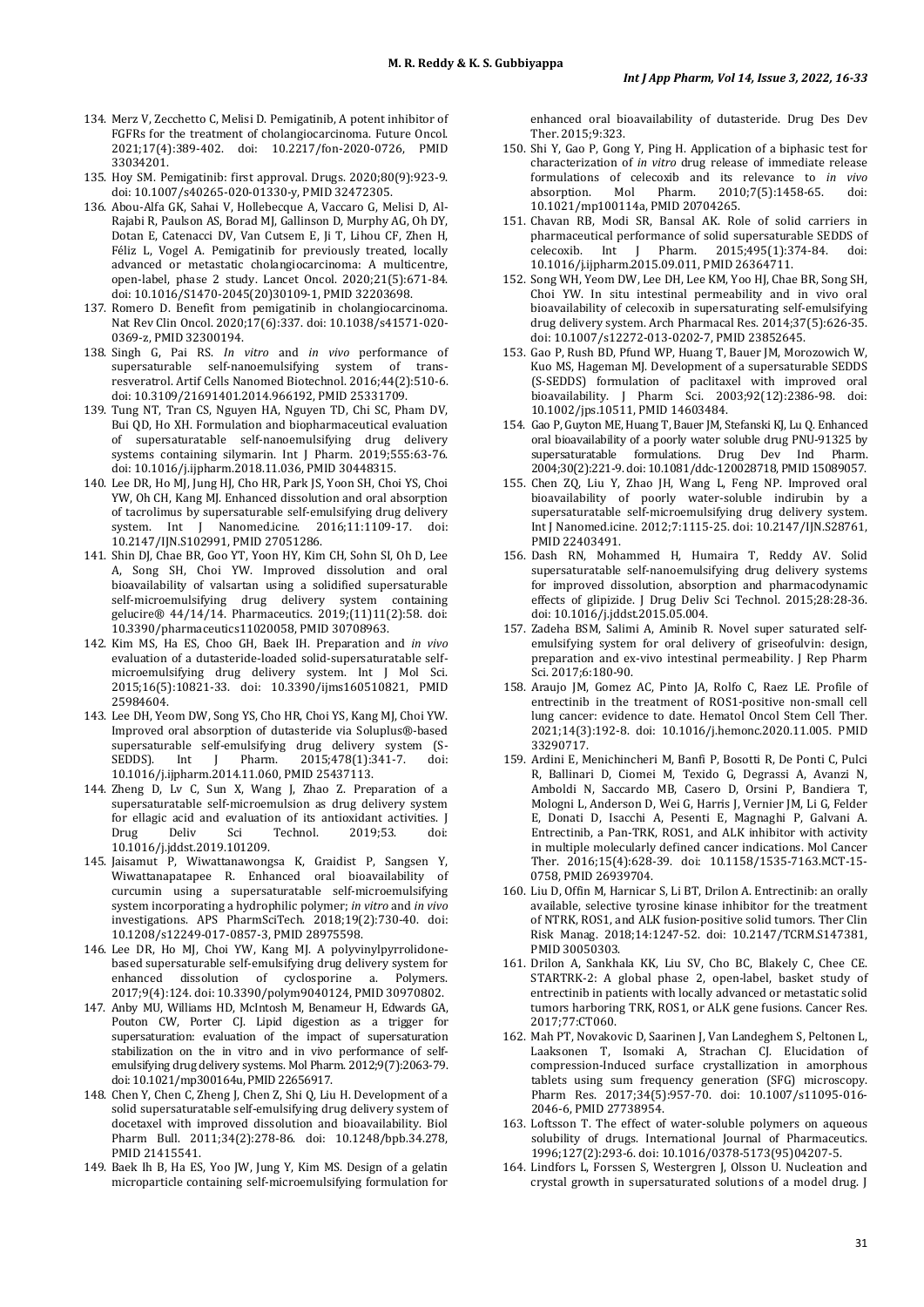Colloid Interface Sci. 2008;325(2):404-13. doi: [10.1016/j.jcis.2008.05.034,](https://doi.org/10.1016/j.jcis.2008.05.034) PMI[D 18561941.](https://www.ncbi.nlm.nih.gov/pubmed/18561941)

- 165. Rosenthal E, Poizot Martin I, Saint Marc T, Spano JP, Cacoub P, DNX Study Group, DNX Study Group. Phase IV study of liposomal daunorubicin (DaunoXome) in AIDS-related Kaposi sarcoma. Am J Clin Oncol. 2002 Feb;25(1):57-9. doi: [10.1097/00000421-200202000-00012,](https://doi.org/10.1097/00000421-200202000-00012) PMI[D 11823698.](https://www.ncbi.nlm.nih.gov/pubmed/11823698)
- 166. Petre CE, Dittmer DP. Liposomal daunorubicin as treatment for Kaposi''s sarcoma. Int J Nanomedicine. 2007;2(3):277-88. PMI[D 18019828.](https://www.ncbi.nlm.nih.gov/pubmed/18019828)
- 167. Ando K, Mori K, Corradini N, Redini F, Heymann D. Mifamurtide for the treatment of nonmetastatic osteosarcoma. Ex opinion on. Pharmacotherapy. 2011;12(2):285-92.
- 168. Frampton JE. Liposomal irinotecan: a review in metastatic pancreatic adenocarcinoma drugs. Drugs. 2020;80(10):1007- 18. doi[: 10.1007/s40265-020-01336-6,](https://doi.org/10.1007/s40265-020-01336-6) PMI[D 32557396.](https://www.ncbi.nlm.nih.gov/pubmed/32557396)
- 169. Lyseng Williamson KA, Duggan ST, Keating GM. Pegylated liposomal doxorubicin: a guide to its use in various malignancies. BioDrugs. 2013 Oct;27(5):533-40. doi: [10.1007/s40259-013-0070-1,](https://doi.org/10.1007/s40259-013-0070-1) PMI[D 24018470.](https://www.ncbi.nlm.nih.gov/pubmed/24018470)
- 170. Vieira Pinheiro JP, Müller HJ, Schwabe D, Gunkel M, Casimiro da Palma J, Henze G, von Schutz V, Winkelhorst M, Würthwein G, Boos J. Drug monitoring of low-dose PEG-asparaginase (Oncaspar) in children with relapsed acute lymphoblastic leukaemia. Br J Haematol. 2001 Apr;113(1):115-9. doi: [10.1046/j.1365-2141.2001.02680.x,](https://doi.org/10.1046/j.1365-2141.2001.02680.x) PMID [11328290.](https://www.ncbi.nlm.nih.gov/pubmed/11328290)
- 171. Kripp M, Hofheinz RD. Treatment of lymphomatous and leukemic menin-gitis with liposomal encapsulated with liposomal encapsulated<br>Iournal of Nanomedicine. cytarabine. International 2008:3(4):97-401.
- 172. Shah NN, Merchant MS, Cole DE, Jayaprakash N, Bernstein D, Delbrook C, Richards K, Widemann BC, Wayne AS. Vincristine sulfate liposomes injection (VSLI, Marqibo®): results from a Phase I study in children, adolescents, and young adults with refractory solid tumors or leukemias. Pediatr Blood Cancer. 2016 Jun;63(6):997-1005. doi: [10.1002/pbc.25937,](https://doi.org/10.1002/pbc.25937) PMID [26891067.](https://www.ncbi.nlm.nih.gov/pubmed/26891067)
- 173. Shea JE, Nam KH, Rapoport N, Scaife CL. Genexol inhibits primary tumour growth and metastases in gemcitabine-<br>resistant pancreatic ductal adenocarcinoma reside ductal adenocarcinoma<br>
Hepato Pan Biliary Assoc. adenocarcinoma. Int 2011;13(3):153-7.
- 174. Yardley DA. Nab-paclitaxel mechanisms of action and delivery. J<br>Control Release. 2013;170(3):365-72. doi: Control Release. 2013;170(3):365-72. doi: [10.1016/j.jconrel.2013.05.041,](https://doi.org/10.1016/j.jconrel.2013.05.041) PMI[D 23770008.](https://www.ncbi.nlm.nih.gov/pubmed/23770008)
- 175. Squires H, Stevenson M, Simpson E, Harvey R, Stevens J. Trastuzumab emtansine for ttreating HER2-positive, unresectable, locally advanced or metastatic breast cancer after treatment with trastuzumab and a taxane: an evidence review group perspective of a NICE single technology appraisal. 2016;34(7):673-80. [10.1007/s40273-016-0386-z,](https://doi.org/10.1007/s40273-016-0386-z) PMI[D 26892972.](https://www.ncbi.nlm.nih.gov/pubmed/26892972)
- 176. Kleinberg L. Polifeprosan 20, 3.85% carmustine slow-release wafer in malignant glioma: evidence for role in era of standard adjuvant temozolomide. Core Evidence. 2012;7:115-30. doi: [10.2147/CE.S23244,](https://doi.org/10.2147/CE.S23244) PMI[D 23118709.](https://www.ncbi.nlm.nih.gov/pubmed/23118709)
- 177. Duggan ST, Keating GM. Pegylated liposomal doxorubicin: a review of its use in metastatic breast cancer, ovarian cancer, multiple myeloma and AIDS-related Kaposi''s sarcoma. Drugs. 2011 Dec 24;71(18):2531-58. doi: [10.2165/11207510-](https://doi.org/10.2165/11207510-000000000-00000) [000000000-00000,](https://doi.org/10.2165/11207510-000000000-00000) PMID [22141391.](https://www.ncbi.nlm.nih.gov/pubmed/22141391)
- 178. Gonçalves PH, Uldrick TS, Yarchoan R. HIV-associated Kaposi sarcoma and related diseases. AIDS. 2017;31(14):1903-16. doi: [10.1097/QAD.0000000000001567,](https://doi.org/10.1097/QAD.0000000000001567) PMI[D 28609402.](https://www.ncbi.nlm.nih.gov/pubmed/28609402)
- 179. Raj TA, Smith AM, Moore AS. Vincristine sulfate liposomal injection for acute lymphoblastic leukemia. Int J Nanomedicine. 2013;8:4361-9. doi[: 10.2147/IJN.S54657,](https://doi.org/10.2147/IJN.S54657) PMI[D 24232122.](https://www.ncbi.nlm.nih.gov/pubmed/24232122)
- 180. IRinehart J, Adjei AA, Lorusso PM, Waterhouse D, Hecht JR, Natale RB, Hamid O, Varterasian M, Asbury P, Kaldjian EP, Gulyas S, Mitchell DY, Herrera R, Sebolt-Leopold JS, Meyer MB. Multicenter phase II study of the oral MEK inhibitor, CI-1040, in patients with advanced non-small-cell lung, breast, colon, and pancreatic cancer. J Clin Oncol. 2004 Nov 15;22(22):4456-62. doi[: 10.1200/JCO.2004.01.185,](https://doi.org/10.1200/JCO.2004.01.185) PMI[D 15483017.](https://www.ncbi.nlm.nih.gov/pubmed/15483017)
- 181. Von Minckwitz G, Huang CS, Mano MS, Loibl S, Mamounas EP, Untch M, Wolmark N, Rastogi P, Schneeweiss A, Redondo A, Fischer HH, Jacot W, Conlin AK, Arce-Salinas C, Wapnir IL, Jackisch C, DiGiovanna MP, Fasching PA, Crown JP, Wülfing P, Shao Z, Rota Caremoli E, Wu H, Lam LH, Tesarowski D, Smitt M, Douthwaite H, Singel SM, Geyer CE Jr;, KATHERINE Investigators. Trastuzumab emtansine for residual invasive HER2-positive breast cancer. N Engl J Med. 2019;380(7):617- 28. doi[: 10.1056/NEJMoa1814017,](https://doi.org/10.1056/NEJMoa1814017) PMID [30516102.](https://www.ncbi.nlm.nih.gov/pubmed/30516102)
- 182. Talibi SS, Talibi SS, Aweid B, Aweid O. Prospective therapies for high-grade glial tumours: A literature review. Annals of Med Surg (Lond). 2014;3(3):55-9. doi[: 10.1016/j.amsu.2014.04.003,](https://doi.org/10.1016/j.amsu.2014.04.003)  PMI[D 25568787.](https://www.ncbi.nlm.nih.gov/pubmed/25568787)
- 183. Cimino C. Essential oils: pharmaceutical applications and encapsulation systems." Pharmaceutics Vol. 2021;13(3):327.
- 184. Regina Brigelius Flohe R, Frank J Kelly FJ, Jukka T Salonen JT, Jiri Neuzil J, Jean-Marc Zingg JM, Angelo Azzi A. The European perspective on vitamin E: current knowledge and future research. The American Journal of Clinical Nutrition.<br>2002:76(4):703-16. doi: 10.1093/aicn/76.4.703. PMID 2002;76(4):703-16. doi: [10.1093/ajcn/76.4.703,](https://doi.org/10.1093/ajcn/76.4.703) PMID [12324281.](https://www.ncbi.nlm.nih.gov/pubmed/12324281)
- 185. Alshamsan A, Kazi M, Badran MM, Alanazi FK. Role of alternative lipid eexcipients in the design of selfnanoemulsifying formulations for fenofibrate: characterization, *in vitro* dispersion, digestion and ex vivo gut permeation studies. Frontiers in Pharmacology. 2018;9:1219. doi[: 10.3389/fphar.2018.01219,](https://doi.org/10.3389/fphar.2018.01219) PMI[D 30455642.](https://www.ncbi.nlm.nih.gov/pubmed/30455642)
- 186. Praful D. Role components in the formation of selfmicroemulsifying drug delivery systems. Ind J Pharm Sci. 2015;77(3):249-57.
- 187. Hamid KM, Wais M, Sawant G. A review on nanoemulsions: formulation, composition, and applications. Asian J Pharm Clin Res. 2021;14:22-8. doi[: 10.22159/ajpcr.2021.v14i4.40859.](https://doi.org/10.22159/ajpcr.2021.v14i4.40859)
- 188. Charman WN, Porter CJ, Mithani S, Dressman JB. Physiochemical and physiological mechanisms for the effects of food on drug absorption: the role of lipids and pH. J Pharm Sci. 1997;86(3):269-82. doi[: 10.1021/js960085v,](https://doi.org/10.1021/js960085v) PMI[D 9050793.](https://www.ncbi.nlm.nih.gov/pubmed/9050793)
- 189. Sonia Anand S, Rishikesh Gupta R, Prajapati SKSk P. Selfmicroemulsifying drug delivery system. Asian J Pharm Clin Res. 2016;9:33-8. doi[: 10.22159/ajpcr.2016.v9s2.13180.](https://doi.org/10.22159/ajpcr.2016.v9s2.13180)
- 190. Pelletta MA, Castellano S, Hadgraft J, Davis AF, Castellanob S, Hadgrafta J, Davisc AF. The penetration of supersaturated solutions of piroxicam across silicone membranes and human skin *in vitro*. Journal of Controlled Release. 1997;46(3):205-14. doi[: 10.1016/S0168-3659\(96\)01595-7.](https://doi.org/10.1016/S0168-3659(96)01595-7)
- 191. Quan G, Niu B, Singh V, Zhou Y, Wu CY, Pan X, Wu C. Supersaturable solid self-microemulsifying drug delivery<br>system: precipitation inhibition and bioavailability precipitation inhibition enhancement. International Journal of Nanomedicine. 2017;12:8801-11. doi[: 10.2147/IJN.S149717,](https://doi.org/10.2147/IJN.S149717) PMI[D 29263669.](https://www.ncbi.nlm.nih.gov/pubmed/29263669)
- 192. David E, Alonzo DE, Raina S, Zhou D, Gao Y, Zhang GGZ, Taylor LSAlonzo DE, Raina S, Zhou D, Gao Y, Zhang GGZ, Taylor LS. Characterizing the impact of hydroxypropylmethyl cellulose on the growth and nucleation kinetics of felodipine from supersaturated solutions. Cryst Growth Des. 2012;12(3):1538- 47. doi[: 10.1021/cg201590j.](https://doi.org/10.1021/cg201590j)
- 193. Kumar A, Sharma S, Kamble R. Self-emulsifying drug delivery system (SEDDS): future aspects. Int J Pharm Pharm Sci. 2010;2:7-13.
- 194. Mistry R, Sheth NS. Self-emulsifying drug delivery system. Int J Pharm Pharm Sci. 2011;3:23-8.
- 195. Agueros M, Zabaleta V, Espuelas S, Campanero MA, Irache JM. Increased oral bioavailability of paclitaxel by its encapsulation through complex formation with cyclodextrins in<br>poly(anhydride) nanoparticles. J Control Release. poly(anhydride) nanoparticles. J Control Release. 2010;145(1):2-8. doi: [10.1016/j.jconrel.2010.03.012.](https://doi.org/10.1016/j.jconrel.2010.03.012) PMID [20347897.](https://www.ncbi.nlm.nih.gov/pubmed/20347897)
- 196. Zadeha BSM, Salimi A, Aminib R. Novel super saturated selfemulsifying system for oral delivery of griseofulvin: design, preparation and ex-vivo intestinal permeability. Journal of Reports in Pharmaceutical Sciences. 2017;6(2):180-90.
- 197. Lee DR, Ho MJ, Choi YW, Kang MJ. A polyvinylpyrrolidonebased supersaturable self-emulsifying drug delivery system for